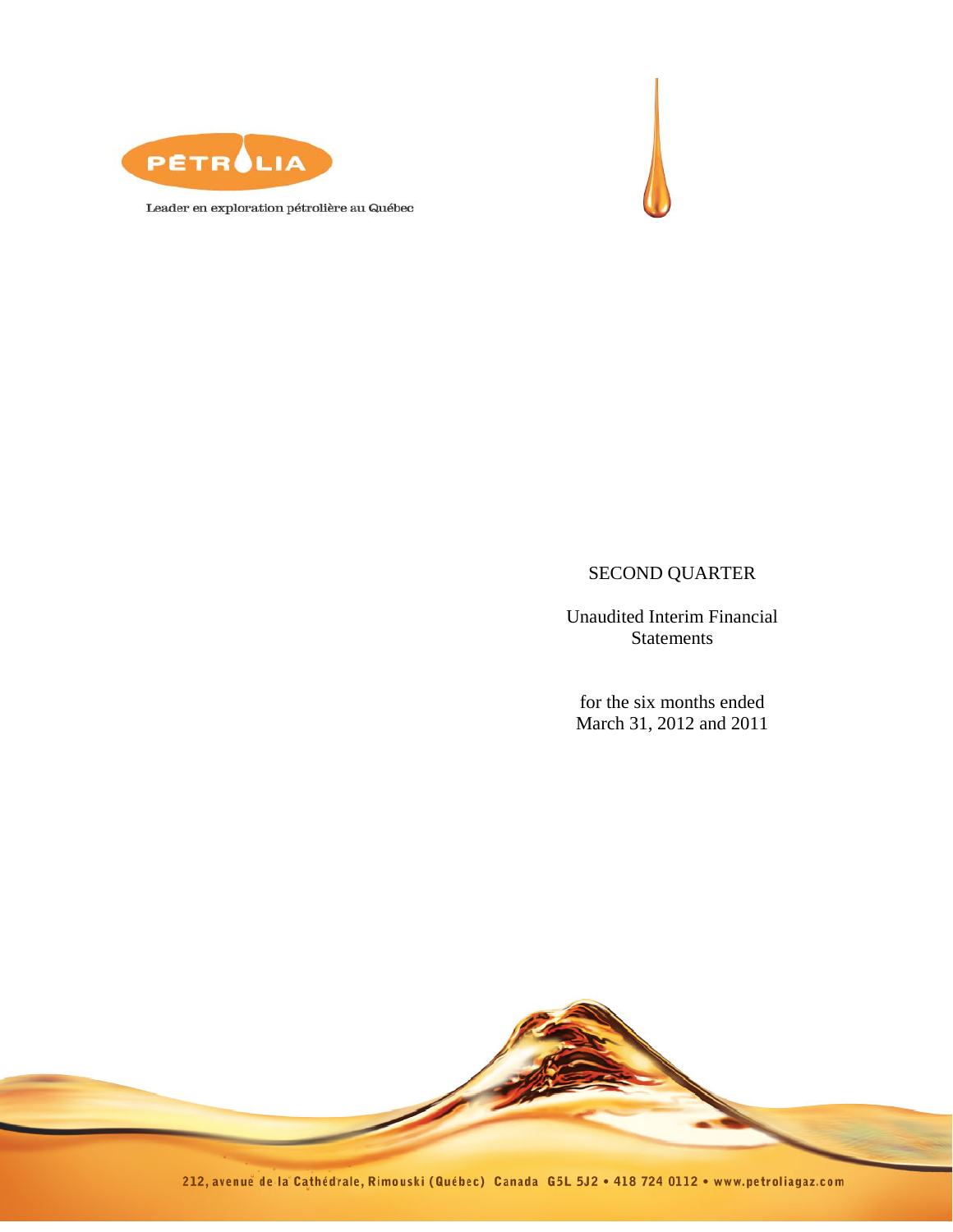

# UNAUDITED INTERIM FINANCIAL **STATEMENTS**

# FOR THE SIX MONTHS ENDED

# MARCH 31, 2012 AND 2011

| 1. |  |
|----|--|
| 2. |  |
| 3. |  |
| 4. |  |
| 5. |  |
| 6. |  |
| 7. |  |
| 8. |  |
| 9. |  |
|    |  |
|    |  |
|    |  |
|    |  |
|    |  |
|    |  |
|    |  |
|    |  |
|    |  |
|    |  |
|    |  |
|    |  |
|    |  |
|    |  |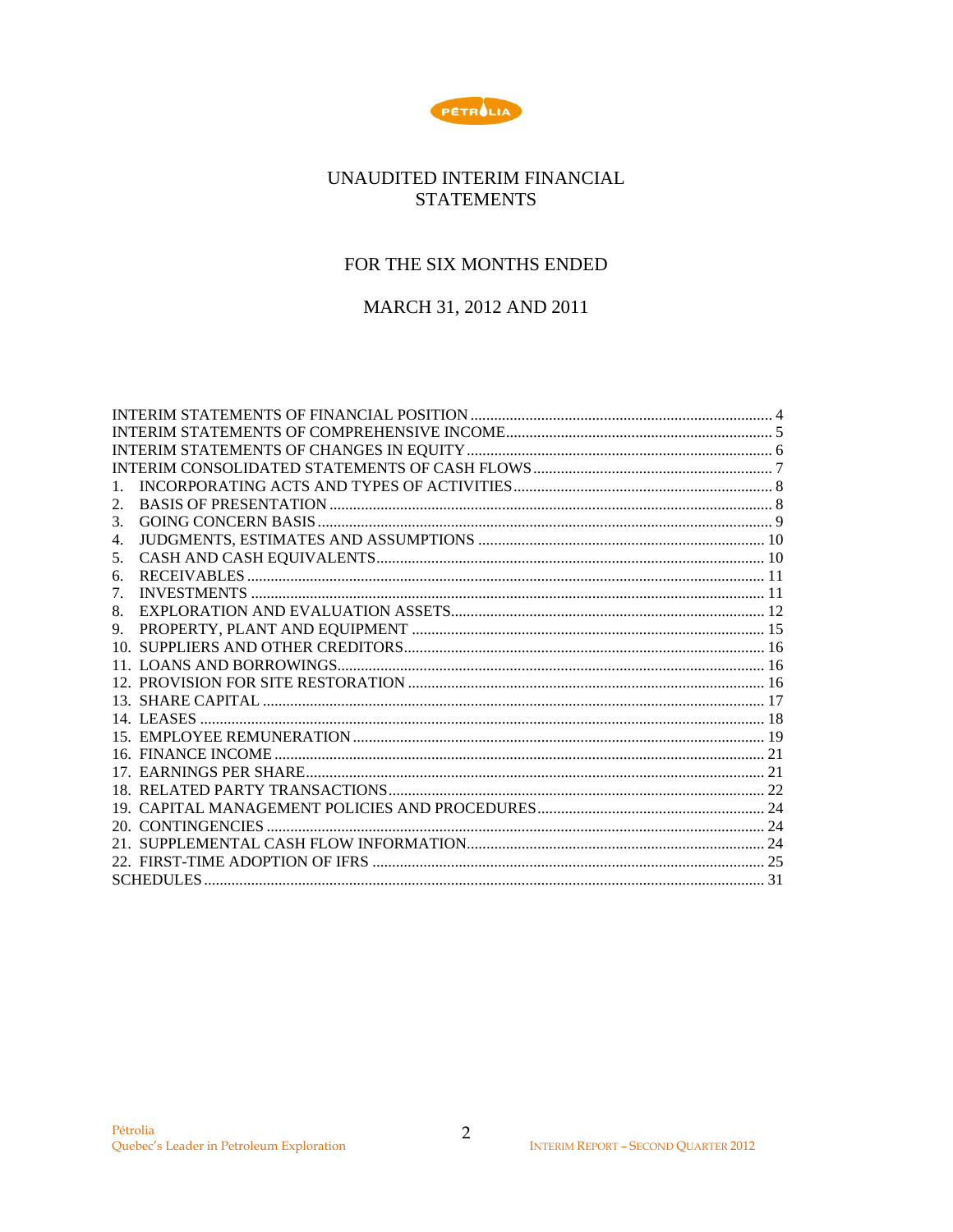

### UNAUDITED INTERIM FINANCIAL STATEMENTS

### FOR THE SIX MONTHS ENDED

March 31, 2012 and 2011

# **Declaration Concerning the Interim Financial Statements**

The administration prepared Pétrolia Inc.'s interim financial statements for the second quarter ended March 31, 2012 and the corresponding comparative data. No auditing firm has examined or audited these interim financial statements.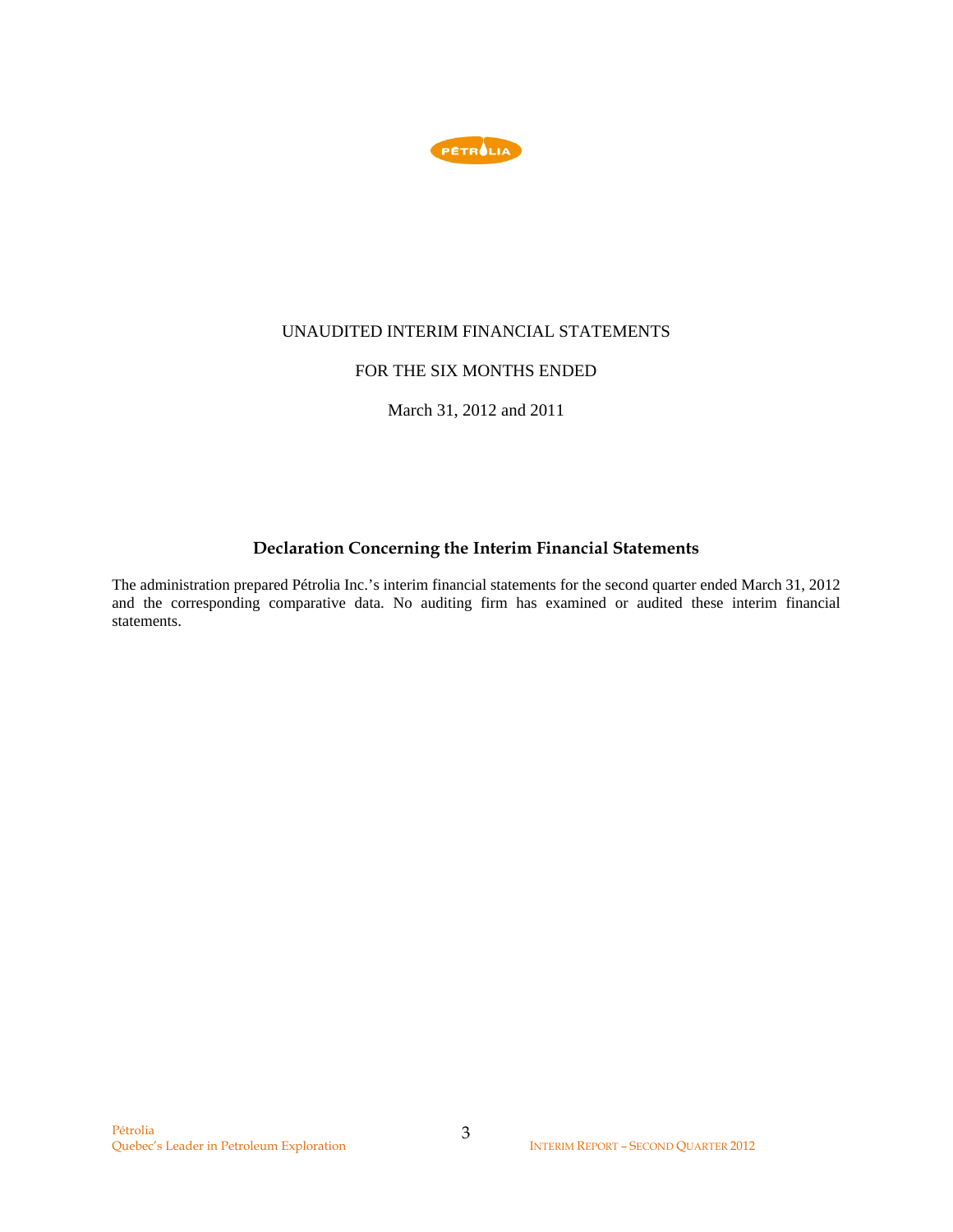

# **INTERIM STATEMENTS OF FINANCIAL POSITION**

(Unaudited – in Canadian dollars)

|                                                                        | As at March 31,<br>2012<br>\$ | As at September 20,<br>2011<br>\$ |
|------------------------------------------------------------------------|-------------------------------|-----------------------------------|
| <b>ASSETS</b>                                                          |                               |                                   |
| <b>Current</b>                                                         |                               |                                   |
| Cash and cash equivalents (Note 5)                                     | 6,228,297                     | 8,151,034                         |
| Receivables (Note 7)                                                   | 2,148,990                     | 4,617,371                         |
| Prepaid expenses                                                       | 50,530                        | 141,158                           |
| Inventories                                                            | 61,619                        | 61,619                            |
| Investments cashable during the next fiscal year (Note 8)              | 930,000                       | 930,000                           |
|                                                                        | 9,419,436                     | 13,901,182                        |
| Non-current                                                            |                               |                                   |
| Exploration and evaluation assets (Note 8)                             | 27,515,659                    | 25,703,789                        |
| Property, plant and equipment (Note 9)                                 | 889,781                       | 931,779                           |
|                                                                        | 28,405,440                    | 26,635,568                        |
|                                                                        |                               |                                   |
|                                                                        | 37,824,876                    | 40,536,750                        |
|                                                                        |                               |                                   |
| <b>LIABILITIES</b><br><b>Current</b>                                   |                               |                                   |
| Suppliers and other creditors (Note 10)                                | 2,312,476                     | 1,469,518                         |
| Loans and borrowings (Note 11)                                         |                               | 2,243,310                         |
| Provision for site restoration (Note 12)                               | 98,000                        | 135,500                           |
|                                                                        |                               |                                   |
|                                                                        | 2,410,476                     | 3,848,328                         |
| Non-current                                                            |                               |                                   |
| Deferred lease inducements<br>Provision for site restoration (Note 12) | 114,169<br>233,678            | 112,273<br>233,678                |
| Deferred tax liabilities                                               | 1,795,255                     | 2,239,130                         |
|                                                                        |                               |                                   |
|                                                                        | 2,143,102                     | 2,585,081                         |
|                                                                        |                               |                                   |
|                                                                        | 4,553,578                     | 6,433,409                         |
| <b>EQUITY</b>                                                          |                               |                                   |
| Share capital (Note 13)                                                | 35 854 692                    | 35,452,855                        |
| Other components of equity                                             | 3 011 109                     | 2,395,117                         |
| Deficit                                                                | (5594503)                     | (3,744,631)                       |
|                                                                        | 33,271,298                    | 34, 103, 341                      |
|                                                                        |                               |                                   |
|                                                                        | 37,824,876                    | 40,536,750                        |

Going concern basis (Note 3)

Contingencies (Note 20)

Supplementary notes are an integral part of the interim financial statements

On behalf of the Board

Director Director

(signed) *André Proulx* (signed) *Jacques L. Drouin*<br>Director **Director**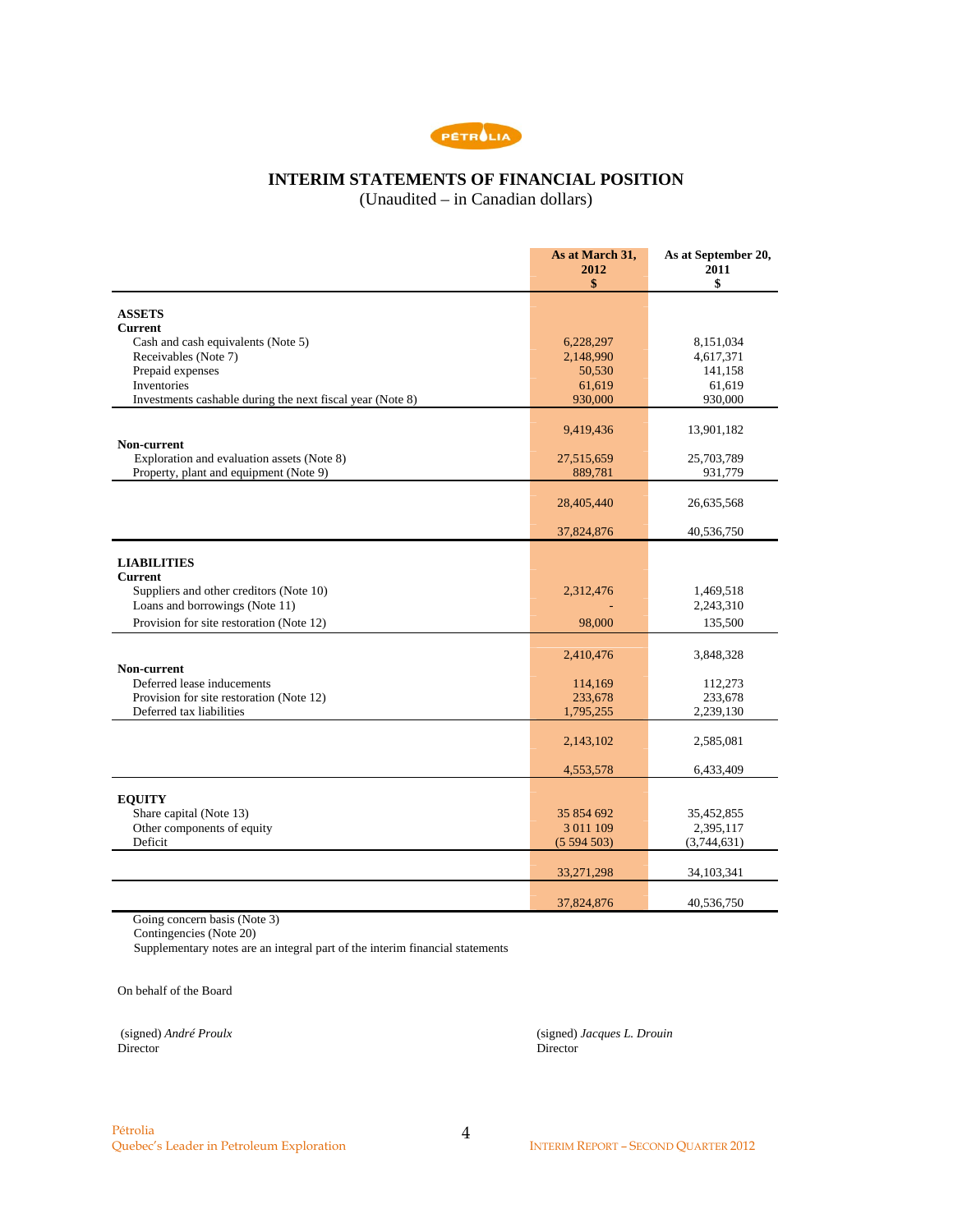

# **INTERIM STATEMENTS OF COMPREHENSIVE INCOME**

(unaudited – in Canadian dollars)

|                                                                                                                                        |                                | <b>Three months</b><br>ended<br>March 31 | <b>Six months</b><br>ended<br>March 31 |                              |
|----------------------------------------------------------------------------------------------------------------------------------------|--------------------------------|------------------------------------------|----------------------------------------|------------------------------|
|                                                                                                                                        | 2012<br>\$                     | 2011<br>\$                               | 2012<br>\$                             | 2011<br>\$                   |
| <b>REVENUE</b><br>Rental revenue<br>Project income                                                                                     | 2,994<br>5,902                 |                                          | 5.988<br>22,178                        |                              |
|                                                                                                                                        | 8.896                          |                                          | 28,166                                 |                              |
| <b>ADMINISTRATIVE EXPENSES (Appendix A)</b><br><b>OPERATING EXPENSES (Appendix B)</b><br>FINANCE INCOME AND FINANCE COSTS (Appendix C) | 930,186<br>42,110<br>(37, 582) | 504,423<br>29,759<br>(22,049)            | 1,839,242<br>75,712<br>(87,527)        | 937,744<br>66,992<br>(5,250) |
|                                                                                                                                        | 934,714                        | 512,133                                  | 1,827,427                              | 999.486                      |
| <b>LOSS BEFORE OTHER ITEMS AND INCOME TAXES</b>                                                                                        | (925, 818)                     | (512, 133)                               | (1,799,261)                            | (999, 486)                   |
| <b>OTHER ITEMS</b><br>Gain (loss) on disposal of interest in certain licenses                                                          |                                |                                          | (494, 486)                             | 5,386,457                    |
| <b>NET INCOME (LOSS) BEFORE INCOME TAXES</b>                                                                                           | (925, 818)                     | (512, 133)                               | (2,293,747)                            | 4,386,971                    |
| Deferred tax expense                                                                                                                   | (226, 588)                     | (122, 637)                               | (443, 875)                             | (1,290,809)                  |
| NET INCOME (LOSS) AND COMPREHENSIVE INCOME FOR THE PERIOD                                                                              | (699.230)                      | (389, 496)                               | (1,849,872)                            | 3,096,162                    |
| <b>BASIC EARNINGS (LOSS) PER SHARE</b><br><b>DILUTED EARNINGS (LOSS) PER SHARE</b>                                                     | (0.013)<br>(0.013)             | (0.008)<br>(0.008)                       | (0.035)<br>(0.035)                     | 0.062<br>0.056               |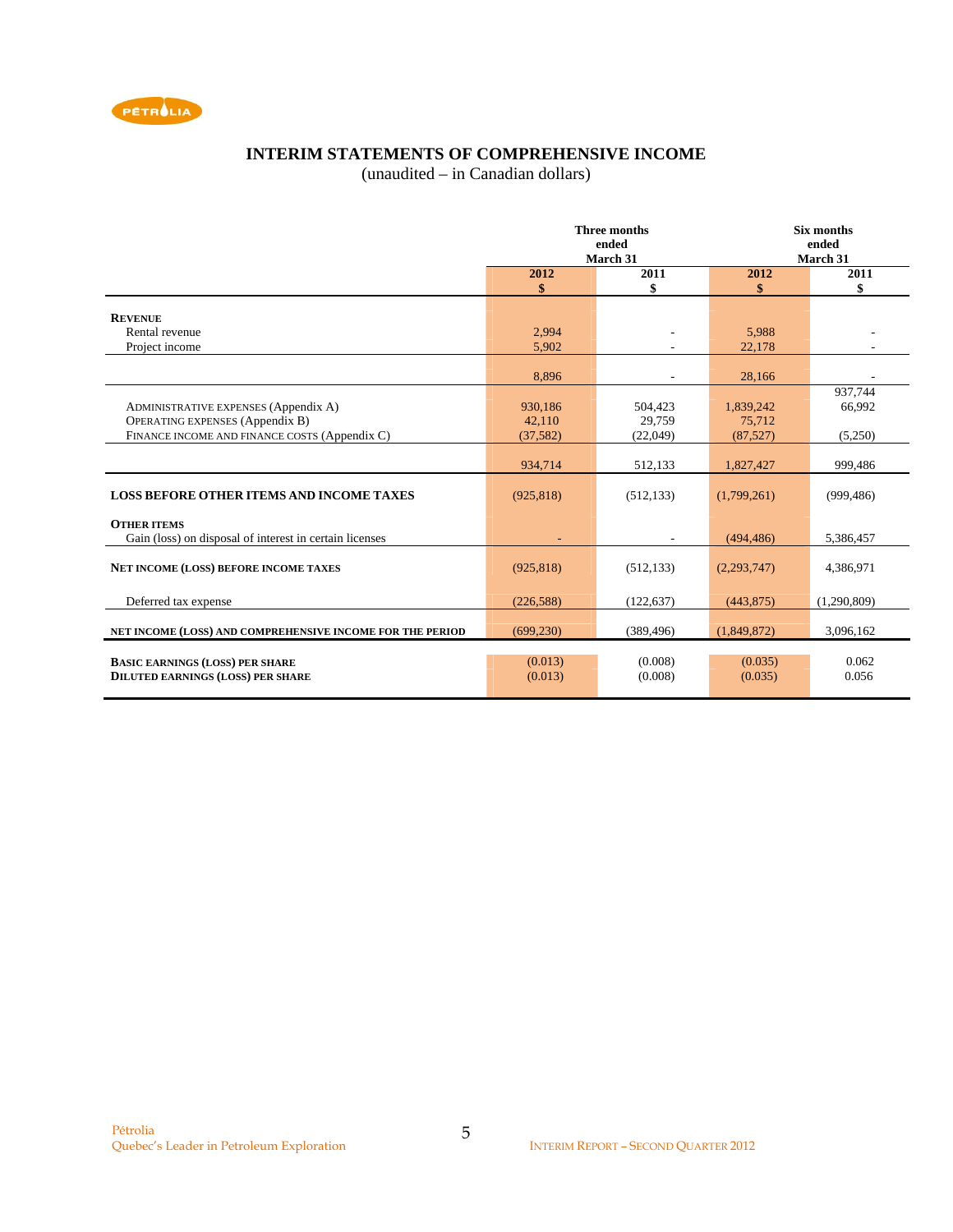

### **INTERIM STATEMENTS OF CHANGES IN EQUITY**

(unaudited – in Canadian dollars)

|                                                       | <b>Share</b><br>capital | <b>Contributed</b><br>surplus | <b>Deficit</b> | <b>Total</b><br>equity  |
|-------------------------------------------------------|-------------------------|-------------------------------|----------------|-------------------------|
|                                                       | $\overline{\mathbf{s}}$ | $\overline{\mathbf{s}}$       | \$             | $\overline{\mathbf{s}}$ |
| <b>Unaudited balance at</b><br><b>October 1, 2010</b> | 30,416,651              | 2,083,981                     | (5,895,007)    | 26,605,625              |
| Debt repayment                                        | 33,750                  |                               |                | 33,750                  |
| Exercise of options                                   | 289,196                 | (100, 451)                    |                | 188,745                 |
| Stock issuance costs                                  | (252)                   |                               |                | (252)                   |
| Share-based compensation cost                         |                         | 150,593                       |                | 150,593                 |
| Comprehensive income                                  |                         |                               | 3,096,162      | 3,096,162               |
| <b>Unaudited balance at</b><br><b>March 31, 2011</b>  | 30,739,345              | 2,134,123                     | (2,798,845)    | 30,074,623              |
| <b>Unaudited balance at</b><br>September 30, 2011     | 35,452,855              | 2,395,117                     | (3,744,631)    | 34,103,341              |
| Warrants exercised                                    | 344,137                 |                               |                | 344,137                 |
| Exercise of options                                   | 57,700                  | (23,700)                      |                | 34,000                  |
| Share-based compensation cost                         |                         | 639,692                       |                | 639,692                 |
| Comprehensive loss                                    |                         |                               | (1,849,872)    | (1,849,872)             |
| <b>Unaudited balance at</b><br><b>March 31, 2012</b>  | 35,854,692              | 3,011,109                     | (5,594,503)    | 33,271,298              |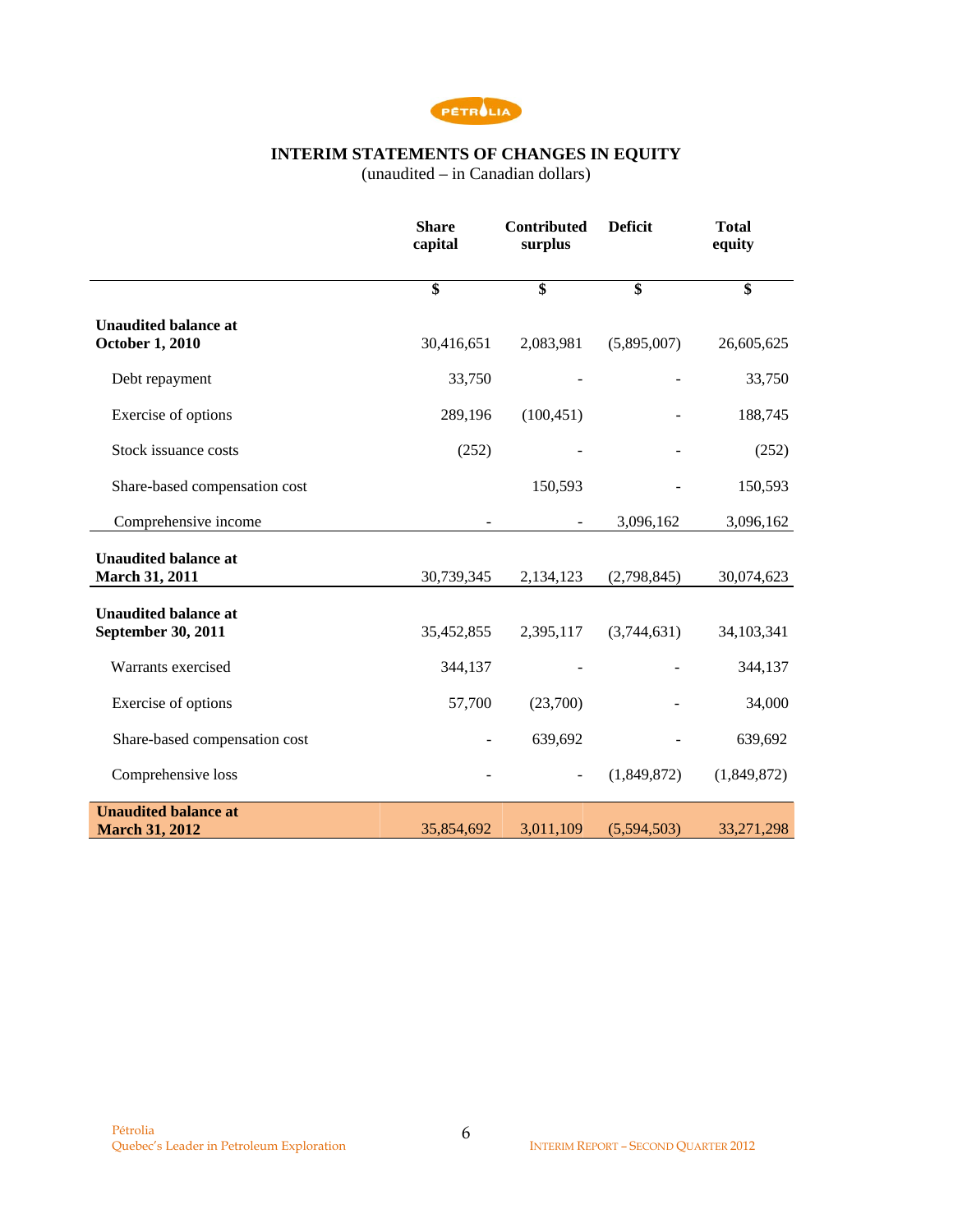

# **INTERIM CONSOLIDATED STATEMENTS OF CASH FLOWS**

(unaudited - in Canadian dollars)

|                                                                             |             | <b>Six months ended March 31</b> |
|-----------------------------------------------------------------------------|-------------|----------------------------------|
|                                                                             | 2012        | 2011                             |
|                                                                             | \$          | \$                               |
|                                                                             |             |                                  |
| <b>OPERATING ACTIVITIES</b>                                                 |             |                                  |
| Receipts (loss)                                                             | (1,849,872) | 3,096,162                        |
| Items not affecting cash:                                                   |             |                                  |
| Depreciation                                                                | 125,695     | 30,783                           |
| Deferred income tax expense                                                 | (443, 875)  | 1,290,810                        |
| Share-based compensation                                                    | 615,992     | 116,393                          |
| Depreciation of deferred rental incentives                                  | 1,896       |                                  |
| Gain on disposal of interest in certain licenses                            |             | (5,386,457)                      |
|                                                                             | (1,550,164) | (852, 309)                       |
|                                                                             |             |                                  |
| Net change in non-cash working capital items:                               |             |                                  |
| Receivables                                                                 | (112, 864)  | (487, 571)                       |
| Prepaid expenses                                                            | 90,628      | 1,625                            |
| Inventories                                                                 |             | (56, 840)                        |
| Suppliers and other creditors                                               | 623,057     | 539,132                          |
|                                                                             | 600,821     | (3,654)                          |
| <b>FINANCING ACTIVITIES</b>                                                 |             |                                  |
| Issuance of shares                                                          | 401,837     | 217,499                          |
| Repayment of bank debt                                                      | (2,243,310) | (252)                            |
|                                                                             |             |                                  |
|                                                                             | (1,841,473) | 217,247                          |
|                                                                             |             |                                  |
| <b>INVESTING ACTIVITIES</b><br>Acquisition of property, plant and equipment | (83, 697)   | (98,100)                         |
| Disposal of interest in certain licenses                                    |             | 6,690,000                        |
| Expenses for disposal of interest in certain licenses                       |             | (497, 482)                       |
| Acquisition of oil and gas properties                                       | (1,732,521) | (23,952)                         |
| Increase in deferred exploration expenses net of deductions                 | 2,684,297   | (1,268,152)                      |
|                                                                             |             |                                  |
|                                                                             | 868,079     | (4,802,314)                      |
| <b>INCREASE (DECREASE) IN CASH AND CASH EQUIVALENTS</b>                     | (1,922,737) | 4,163,598                        |
|                                                                             |             |                                  |
| CASH AND CASH EQUIVALENTS, BEGINNING OF PERIOD                              | 8,151,034   | 1,949,055                        |
|                                                                             |             |                                  |
| CASH AND CASH EQUIVALENTS, END OF PERIOD (Note 6)                           | 6,228,297   | 6,112,653                        |
| CASH AND CASH EQUIVALENTS CONSIST OF:                                       |             |                                  |
| Cash                                                                        | 373,966     | 308,153                          |
| Guaranteed investment certificates (redeemable at any time)                 | 5,854,331   | 5,803,500                        |
| Money market fund                                                           |             | 1,000                            |
|                                                                             | 6,228,297   | 6,112,653                        |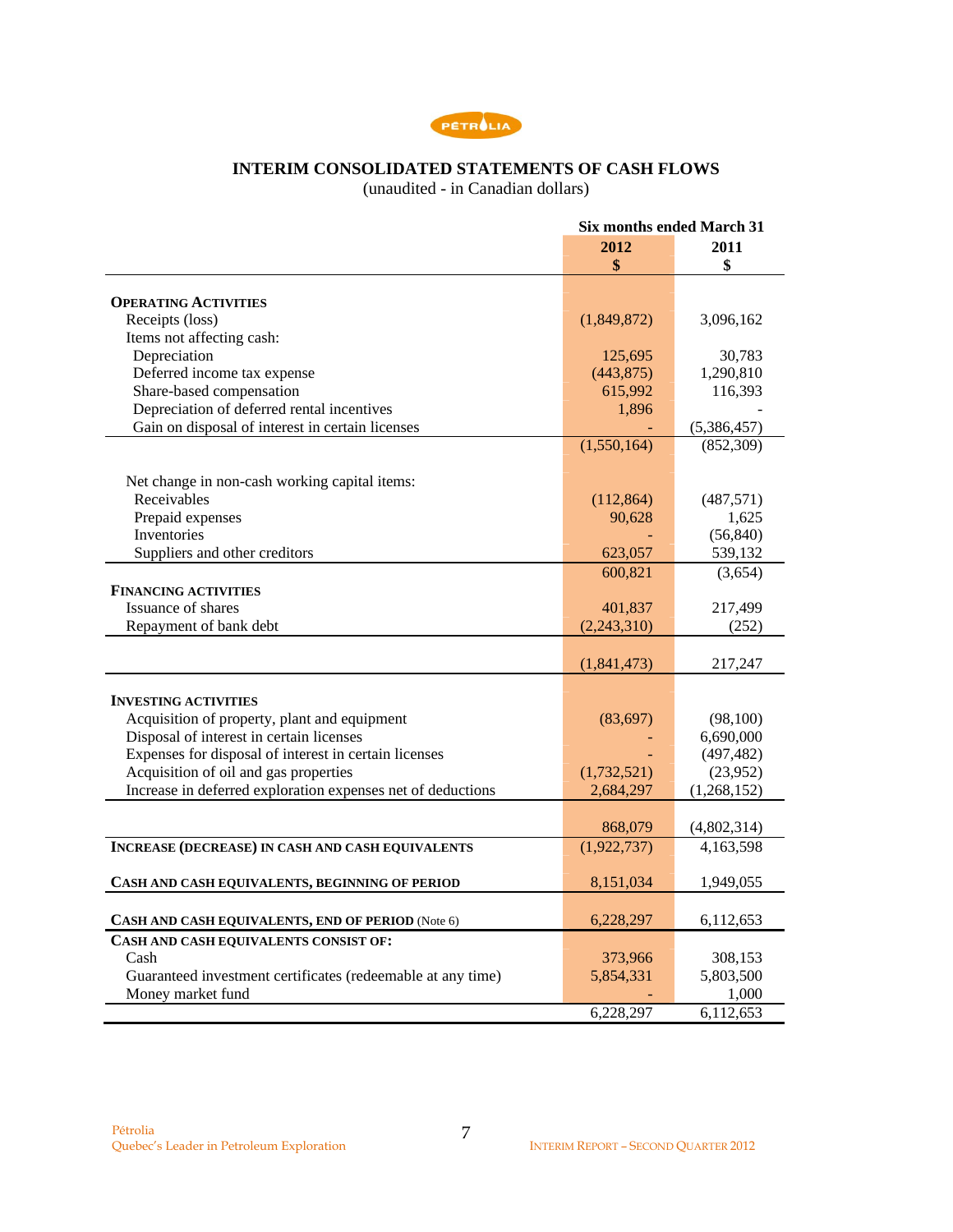### **1. INCORPORATING ACTS AND TYPES OF ACTIVITIES**

The Company, incorporated under part 1A of the Québec *Companies Act* and subject to the provisions of the Québec *Business Corporations Act*, serves as a petroleum and gas exploration company. It has been listed on the TSX Venture Exchange since February 16, 2005 under the symbol PEA. Its head office is located at 212 de la Cathédrale Avenue, Rimouski, Québec, G5L 5J2.

The oil and gas properties held by the Company are currently in the exploration phase. The Company's long-term profitability is partially contingent on the costs and success of the exploration and ensuing development programs. The Company has not yet established whether its properties include economically feasible reserves.

Financial statements from the reporting period ended March 31, 2012 (including comparative statements) were approved for publication by the Board of Directors on May 11, 2012.

### **2. BASIS OF PRESENTATION**

#### **Basis of presentation**

As this is the Company's first year of preparing financial statements in accordance with IFRS, these interim financial statements were prepared in accordance with IAS 34, *Interim Financial Reporting* ("IAS 34") and IFRS 1, *First-Time Adoption of International Financial Reporting Standards* ("IFRS 1"). The effect of the changeover to IFRS on the statement of financial position and cash flows is explained in Note 22.

The preparation of interim condensed financial statements in accordance with IAS 34 resulted in changes to the accounting policies as compared to the most recent annual financial statements prepared under Canadian generally accepted accounting principles ("GAAP").

The IFRS accounting policies set out in the Company's financial statements for the quarter ended December 31, 2011 have been consistently applied to each of the periods presented. They were also applied in preparing the IFRS statement of financial position as at October 1, 2010 for the purpose of transition to IFRS, as required by IFRS 1. Please refer to Note 2 in the Company's interim financial statements for the year ended December 31, 2011 for a complete description of the Company's accounting policies.

The preparation of financial statements in conformity with IAS 34 guidelines requires the use of certain critical accounting estimates. It also requires management to exercise its judgment in the process of applying the Company's accounting policies. The areas involving a higher degree of judgment or complexity, or areas where assumptions and estimates are significant are disclosed in Note 5 of the financial statements for the quarter ended December 31, 2011, and also apply to the six months ended March 31, 2012.

These financial statements were prepared under the historical cost method, with the exception of some financial instruments, which are measured at fair value. Historical cost is generally based on the fair value of the consideration given in exchange for assets at the time of the transaction.

These interim financial statements are intended to provide an update on the latest complete set of annual financial statements and on the interim financial statements prepared under IFRS, i.e. for the quarter ended December 31, 2011. Consequently, they do not include all the information required for annual financial statements and should be read in conjunction with Pétrolia's last audited annual financial statements and first interim financial statements prepared under IFRS, i.e. for the quarter ended December 31, 2011.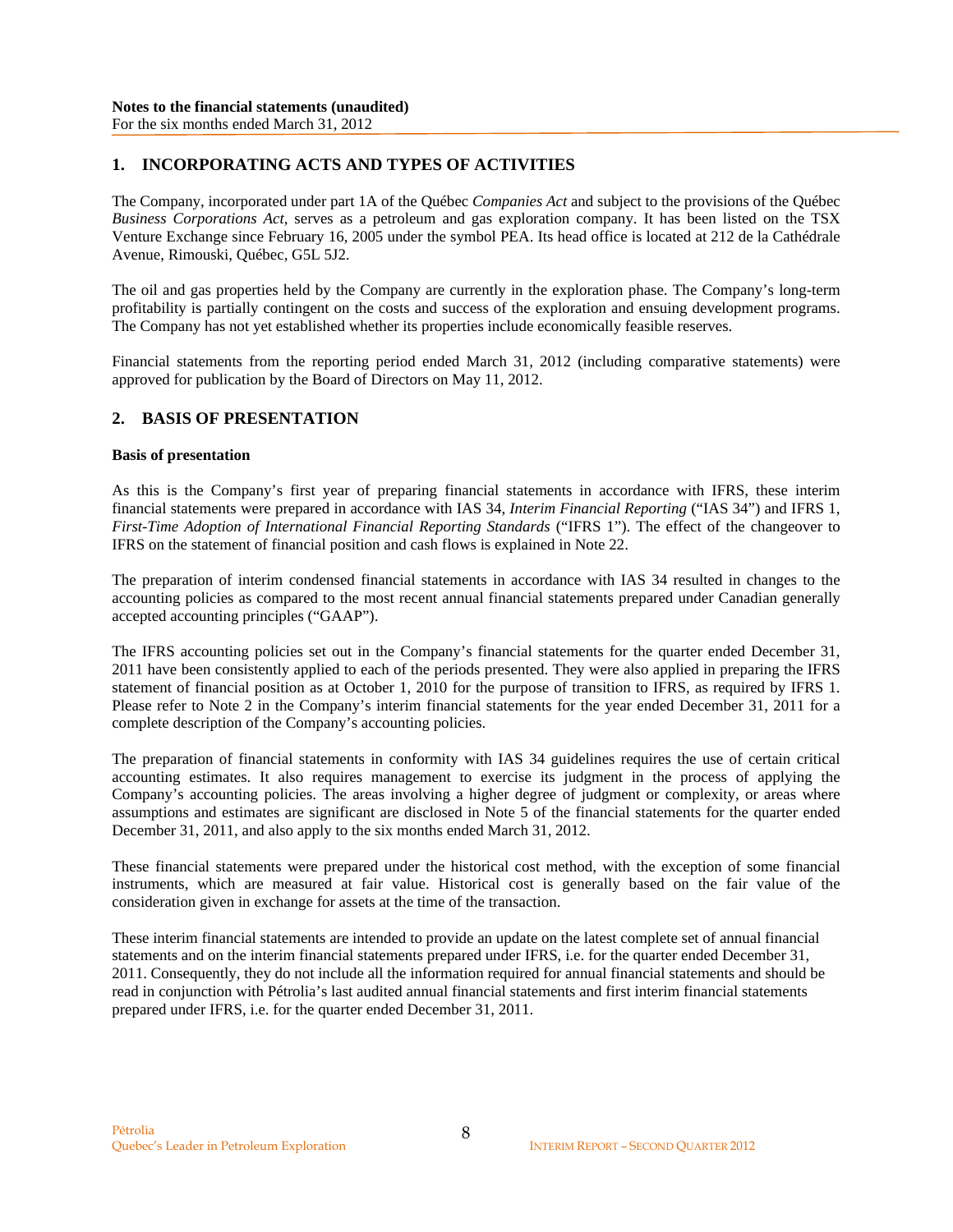For the six months ended March 31, 2012

#### **Standards and interpretations issued but not yet effective**

The following standards and amendments to existing standards have been published and are mandatory for the Company's accounting periods beginning on or after January 1, 2013, with earlier application permitted:

- IFRS 9, *Financial Instruments,* covers the classification and measurement of financial assets and liabilities.
- IFRS 10, *Consolidated Financial Statements,* ("IFRS 10") and IFRS 12, *Disclosure of Interests in Other Entities* ("IFRS 12"). The first standard replaces IAS 27, *Consolidated and Separate Financial Statements*, and SIC-12, *Consolidation – Special Purpose Entities*, and establishes principles for identifying when an entity controls other entities. The second standard establishes comprehensive disclosure requirements for all forms of interests in other entities, including joint arrangements, associates and special purpose vehicles.
- IFRS 11, *Joint Arrangements,* ("IFRS 11") supersedes IAS 31, *Interests in Joint Ventures,* and SIC-13, *Jointly Controlled Entities – Non-monetary Contributions by Venturers, and requires a single method to* account for interests in jointly controlled entities.
- Amended and re-titled IAS 27, *Separate Financial Statements,* and IAS 28, *Investments in Associates and Joint Ventures,* as a consequence of the new IFRS 10, IFRS 11 and IFRS 12.
- IFRS 13, *Fair Value Measurement*, provides a single source of fair value measurement and disclosure requirements in IFRS.
- Amendments to IAS 1, *Presentation of Financial Statements,* to require entities to group items within other comprehensive income that may be reclassified to net income.

The Company is currently evaluating the impact of adopting these standards and amendments on its financial statements.

## **3. GOING CONCERN BASIS**

The interim financial statements have been prepared on a going concern basis, which assumes that the Company will be able to realize its assets and discharge its liabilities in the normal course of business in the foreseeable future.

Given that the Company has not yet found properties with economically viable hydrocarbon reserves, the Company has not generated income or cash flow from its operations to date.

The Company's ability to continue future operations is dependent on management's ability to secure additional financing to fund exploration of its oil properties. While management has been successful on this front in the past, there can be no assurance it will be able to do so in the future. The Company has not yet determined whether its discoveries will be profitable.

Neither the carrying amounts of the assets and liabilities, revenues and expenses presented in the interim financial statements nor the classification used on the statement of financial position have been adjusted, as would be required if the going concern assumption was not appropriate. Such adjustments could be material. Management did not take these adjustments into account as it believes in the validity of the going concern assumption.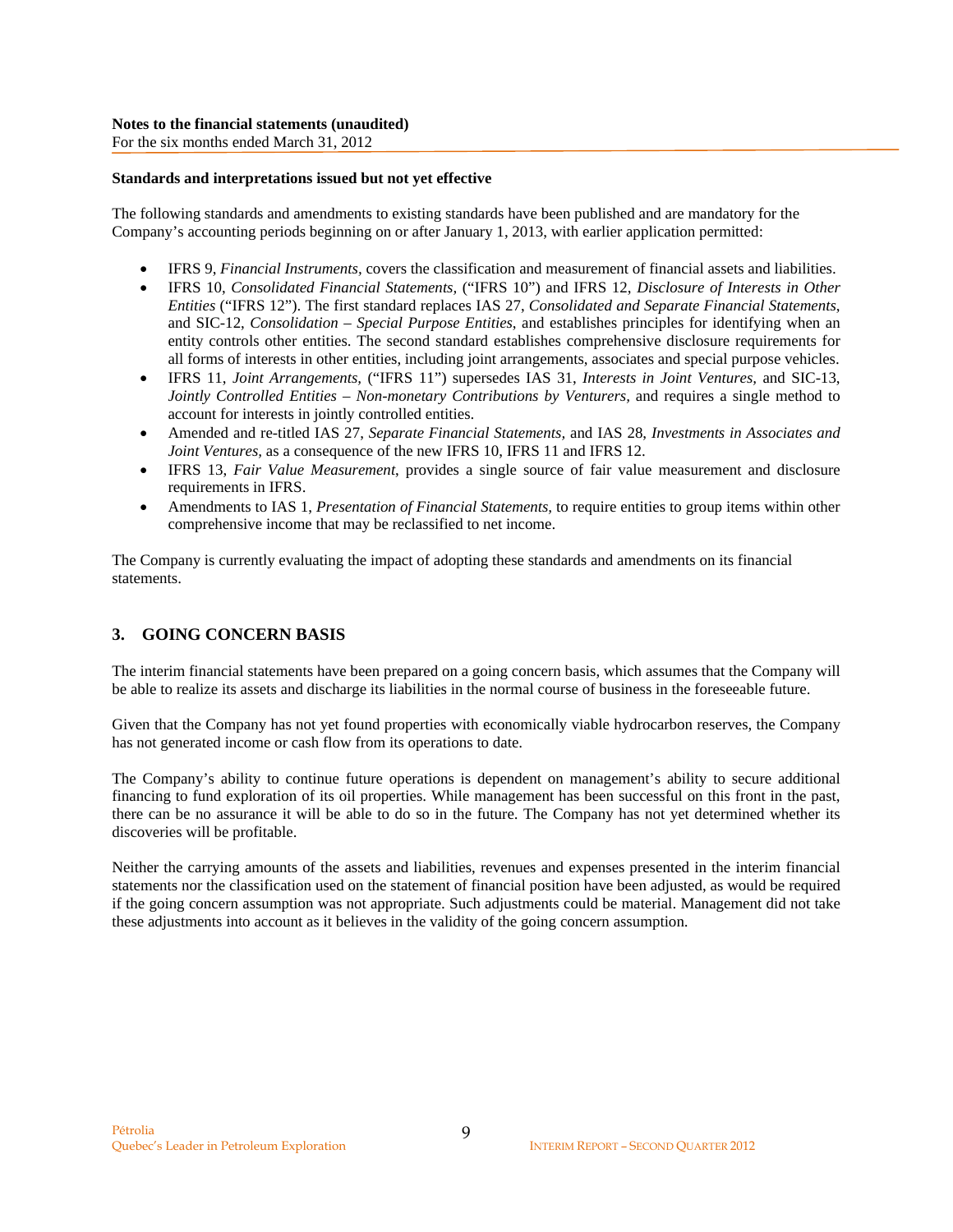### **4. JUDGMENTS, ESTIMATES AND ASSUMPTIONS**

The preparation of the financial statements in conformity with IFRS requires management to make judgments, estimates and assumptions that affect the reported amounts of assets and liabilities and contingent liabilities at the date of the financial statements and reported amounts for revenues and expenses during the reporting period.

The Company also makes estimates and assumptions concerning the future. Making estimates requires using judgment based on various assumptions and other factors such as experience and current and projected economic conditions. Actual results may differ from these estimates.

The areas that require significant estimates and assumptions are set out in the financial statements for the quarter ended December 31, 2011.

Estimates and underlying assumptions are continuously evaluated and are based on management's experience and other factors, including expectations of future events that are believed to be reasonable under the circumstances.

### **5. CASH AND CASH EQUIVALENTS**

Cash and cash equivalents include the following items:

|                                     | At March 31,<br>2012<br>\$ | At September 30,<br>2011 |
|-------------------------------------|----------------------------|--------------------------|
| Bank balances and cash in hand      | 373,966                    | 695,699                  |
| Guaranteed investment certificates  | 5,854,331                  | 7,454,331                |
| Money market fund                   |                            | 1,004                    |
| Less: cash held for exploration (1) |                            |                          |
| Cash and cash equivalents           | 6,228,297                  | 8,151,034                |

 $(1)$  C

ash held for exploration represents proceeds from financing not yet incurred related to flow-through shares. According to restrictions imposed under financing arrangements, the Company must allocate these funds to the exploration of oil properties.

On March 31, 2012, cash and cash equivalents included guaranteed investment certificates with interest between 1.75% and 2.4% (1.75% and 2.4% on September 30, 2011), expiring between December 22, 2012 and May 8, 2013. These instruments are cashable at any time without penalty.

10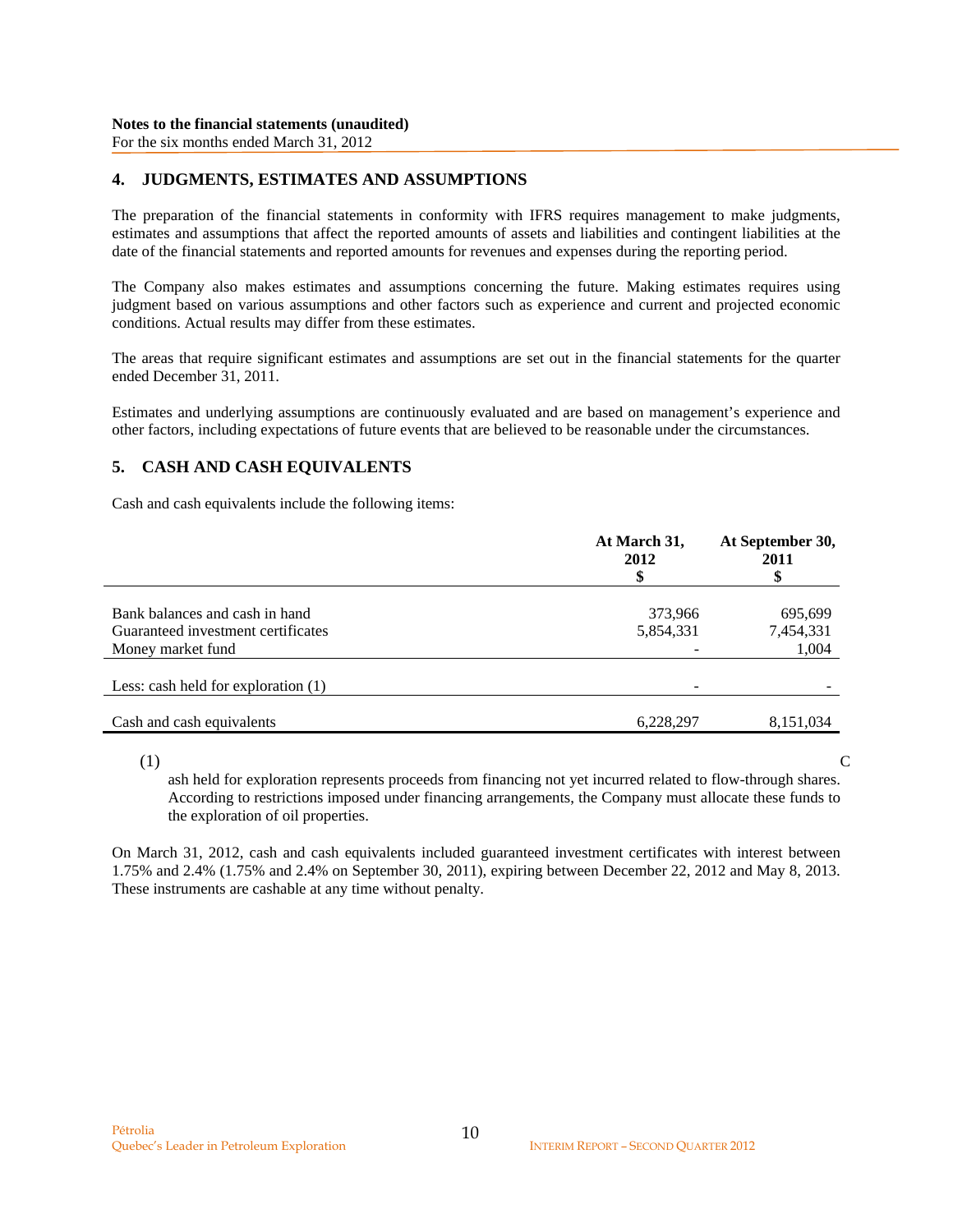### **6. RECEIVABLES**

|                        | At March 31,<br>2012<br>\$ | At September 30,<br>2011<br>\$ |
|------------------------|----------------------------|--------------------------------|
| Partner                | 1,178,722                  | 981,613                        |
| Consumer tax credits   | 139,025                    | 41,847                         |
| Tax credits receivable | 690,543                    | 3,318,935                      |
| Interest receivable    | 53,269                     | 114,763                        |
| Others                 | 87,431                     | 160,213                        |
|                        |                            |                                |
|                        | 2,148,990                  | 4,617,371                      |

Tax credits relate to claims that have not year been examined by tax authorities.

All amounts show short-term maturities. Their net carrying value corresponds to a reasonable approximation of their fair value.

### **7. INVESTMENTS**

|                                                                                        |         | Six months ended March 31 |  |
|----------------------------------------------------------------------------------------|---------|---------------------------|--|
|                                                                                        | 2012    | 2011                      |  |
| Guaranteed investment certificate, 2.40%, cashable<br>July 2011 and expiring July 2012 | 930,000 | 930,000                   |  |
|                                                                                        | 930,000 | 930,000                   |  |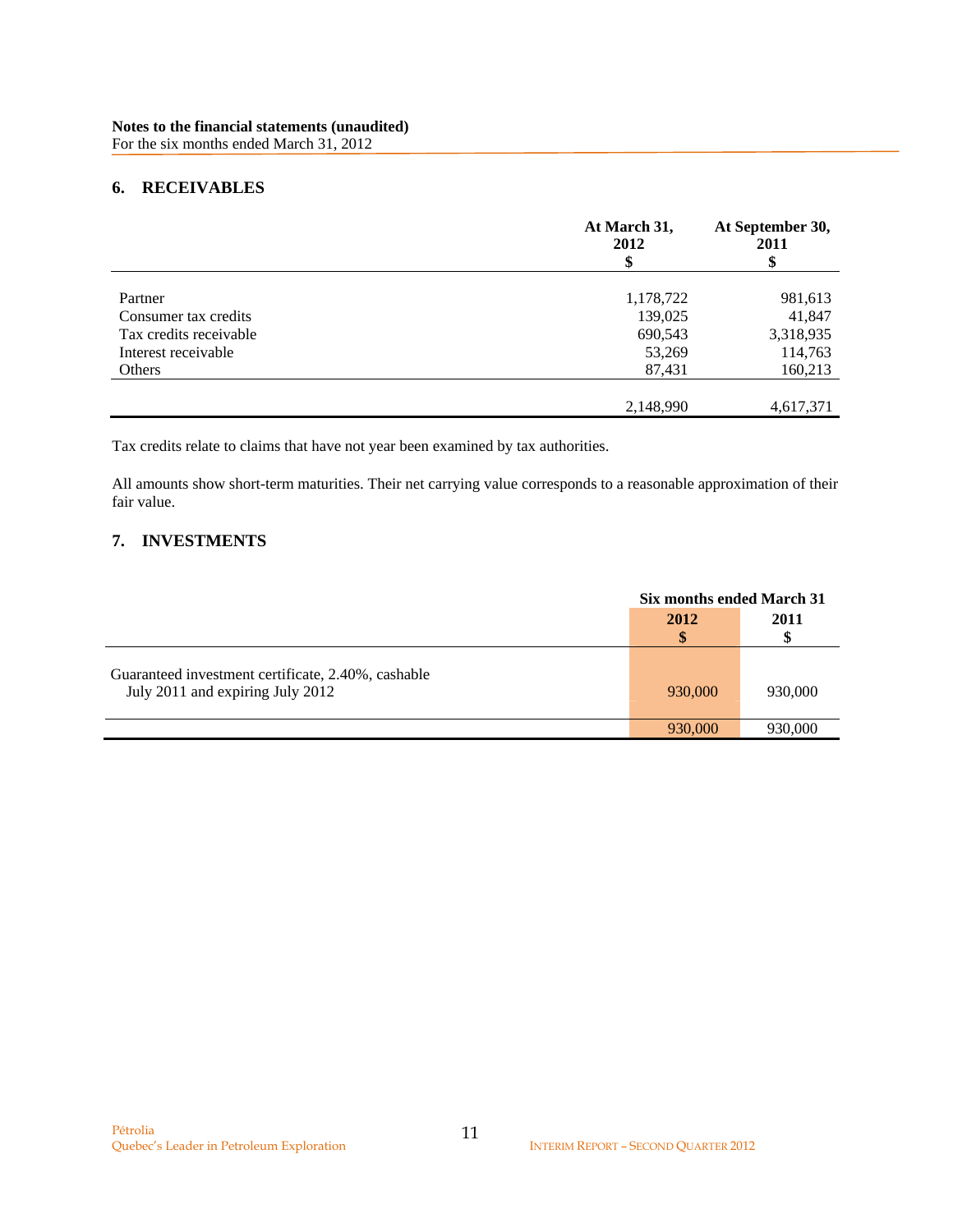For the six months ended March 31, 2012

# **8. EXPLORATION AND EVALUATION ASSETS**

| Oil and gas properties                           | September 30,<br>2011<br>\$ | Write-off<br>\$          | <b>Additions</b><br>\$ | March 31,<br>2012<br>\$ |
|--------------------------------------------------|-----------------------------|--------------------------|------------------------|-------------------------|
|                                                  |                             |                          |                        |                         |
| Ouébec                                           |                             |                          |                        |                         |
| Anticosti<br>Gastonguay                          | 296,297<br>664,398          |                          | 44,578                 | 340,875<br>664,398      |
| Gaspésia- Edgar- Marcel - Tremblay               | 404,933                     |                          |                        | 404,933                 |
| Gaspé $1$                                        | 1,635,540                   |                          | 1,695,254              | 3,330,794               |
| <b>New Brunswick</b>                             |                             |                          |                        |                         |
| Dalhousie                                        | 146,837                     | (7,311)                  |                        | 139,526                 |
| Oil and gas property totals                      | 3,148,005                   | (7,311)                  | 1,739,832              | 4,880,526               |
|                                                  |                             |                          |                        |                         |
| <b>Exploration expenses</b>                      | September 30,<br>2011<br>\$ | Write-off<br>\$          | <b>Additions</b><br>\$ | March 31,<br>2012<br>\$ |
|                                                  |                             |                          |                        |                         |
| Ouébec                                           |                             |                          |                        |                         |
| Anticosti                                        | 6,341,925                   |                          | 116,154                | 6,458,079               |
| Gastonguay                                       | 74,638                      |                          | 77                     | 74,715                  |
| Gaspésia- Edgar- Marcel- Tremblay                | 3,730,267                   |                          | 28,302                 | 3,758,569               |
| Gaspé                                            | 2,450,597                   |                          | 106,375                | 2,556,972               |
| Bourque project                                  | 3,668,983                   |                          | 70,834                 | 3,739,817               |
| Haldimand project<br>Tar Point No. 1 project     | 11,198,581<br>4,955,679     |                          | 1,623,383<br>325,931   | 12,821,964<br>5,281,610 |
| <b>New Brunswick</b>                             |                             |                          |                        |                         |
| Dalhousie                                        | 1,143,494                   | (281,778)                |                        | 861,716                 |
|                                                  | 33,564,164                  | (281, 778)               | 2,271,056              | 35,553,442              |
|                                                  |                             |                          |                        |                         |
| Less:<br>Exploration subsidies and               |                             |                          |                        |                         |
| partner contributions:                           |                             |                          |                        |                         |
| Anticosti                                        | 2,280,008                   |                          | 40,160                 | 2,320,168               |
| Gastonguay                                       | 18,796                      |                          |                        | 18,796                  |
| Gaspésia-Edgar-Marcel-Tremblay                   | 411,354                     |                          | 7,654                  | 419,008                 |
| Gaspé                                            | 550,176                     |                          | 39,913                 | 590,089                 |
| Bourque project                                  | 3,060,535                   |                          | 23,688                 | 3,084,223               |
| Haldimand project                                | 3,667,265                   |                          | 1,479,251              | 5,146,516               |
| Tar Point No. 1 project                          | 796,565                     |                          | 289,810                | 1,086,375               |
| Dalhousie                                        | 6,922                       | ٠                        |                        | 6,922                   |
|                                                  | 10,791,621                  | $\overline{\phantom{a}}$ | 1,880,476              | 12,672,097              |
| Income from evaluation of oil reserves:<br>Gaspé |                             |                          |                        |                         |
| Haldimand project                                | 216,759                     |                          | 29,453                 | 246,212                 |
| Total exploration expenses                       | 22,555,784                  | (281,778)                | 361,127                | 22,635,133              |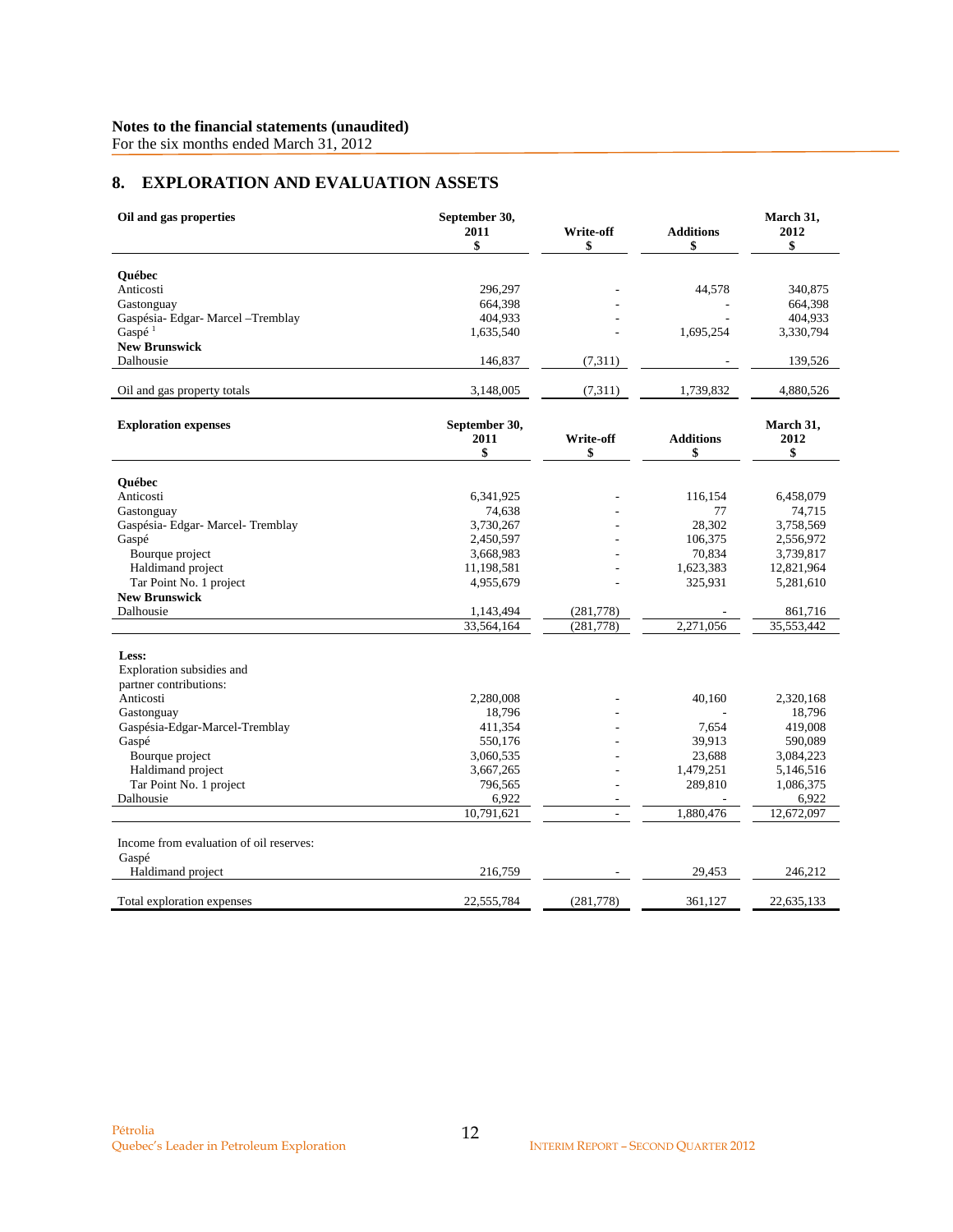For the six months ended March 31, 2012

| Summary as at March 31, 2012      | September 30,<br>2011 | Write-off | <b>Additions</b> | March 31,<br>2012 |
|-----------------------------------|-----------------------|-----------|------------------|-------------------|
| Properties                        | 3.148,005             | (7,311)   | 1,739,832        | 4,880,526         |
| <b>Exploration</b> expenses       | 22,555,784            | (281,778) | 361,127          | 22,635,133        |
| Exploration and evaluation assets | 25,703,789            | (289,089) | 2.100.959        | 27,515,659        |

#### **Oil and gas properties**

| On and gas properues           | October 1,<br>2010 | <b>Disposal</b>          | <b>Additions</b><br>м | September 30,<br>2011<br>\$ |
|--------------------------------|--------------------|--------------------------|-----------------------|-----------------------------|
| <b>Ouébec</b>                  |                    |                          |                       |                             |
| Anticosti                      | 259,970            | $\overline{\phantom{a}}$ | 36,327                | 296,297                     |
| Gastonguay                     | 638,497            | ۰                        | 25,901                | 664,398                     |
| Gaspésia-Edgar-Marcel-Tremblay | 382,915            |                          | 22,018                | 404,933                     |
| Gasp <sup>1</sup>              | 2,427,941          | (806,060)                | 13,659                | 1,635,540                   |
| <b>New Brunswick</b>           |                    |                          |                       |                             |
| Dalhousie                      | 143,306            |                          | 3,531                 | 146,837                     |
| Total oil and gas properties   | 3,852,629          | (806,060)                | 101,436               | 3,148,005                   |

#### **Exploration expenses**

|                                                  | October 1,<br>2010<br>\$ | Write-off<br>\$ | <b>Additions</b><br>\$ | September 30,<br>2011<br>\$ |
|--------------------------------------------------|--------------------------|-----------------|------------------------|-----------------------------|
| <b>Ouébec</b>                                    |                          |                 |                        |                             |
| Anticosti                                        | 5,305,277                |                 | 1,036,648              | 6,341,925                   |
| Gastonguay                                       | 73,473                   |                 | 1,165                  | 74,638                      |
| Gaspésia-Edgar-Marcel-Tremblay                   | 3,531,433                |                 | 198,834                | 3,730,267                   |
| Gaspé                                            | 2,264,806                |                 | 185,791                | 2,450,597                   |
| Bourque project                                  | 3,580,147                |                 | 88,836                 | 3,668,983                   |
| Haldimand project                                | 9,383,853                |                 | 1,814,728              | 11,198,581                  |
| Tar Point No. 1 project                          | 4,699,028                |                 | 256,651                | 4,955,679                   |
| <b>New Brunswick</b>                             |                          |                 |                        |                             |
| Dalhousie                                        | 1,111,708                |                 | 31,786                 | 1,143,494                   |
|                                                  | 29,949,725               |                 | 3,614,439              | 33,564,164                  |
| Less                                             |                          |                 |                        |                             |
| Exploration subsidies and                        |                          |                 |                        |                             |
| partner contributions:                           |                          |                 |                        |                             |
| Anticosti                                        | 1,930,632                |                 | 349,376                | 2,280,008                   |
| Gastonguay                                       | 18,415                   |                 | 381                    | 18,796                      |
| Gaspésia-Edgar-Marcel-Tremblay                   | 341,818                  |                 | 69,536                 | 411,354                     |
| Gaspé                                            | 483,228                  |                 | 66,948                 | 550,176                     |
| Bourque project                                  | 3,027,548                |                 | 32,987                 | 3,060,535                   |
| Haldimand project                                | 2,170,519                |                 | 1,496,746              | 3,667,265                   |
| Tar Point No. 1 project                          | 626,494                  |                 | 170,071                | 796,565                     |
| Dalhousie                                        | 6,922                    |                 |                        | 6,922                       |
|                                                  | 8,605,576                |                 | 2,186,045              | 10,791,621                  |
| Income from evaluation of oil reserves:<br>Gaspé |                          |                 |                        |                             |
| Haldimand project                                | 109,738                  |                 | 107,021                | 216,759                     |
| Total exploration expenses                       | 21,234,411               |                 | 1,321,373              | 22,555,784                  |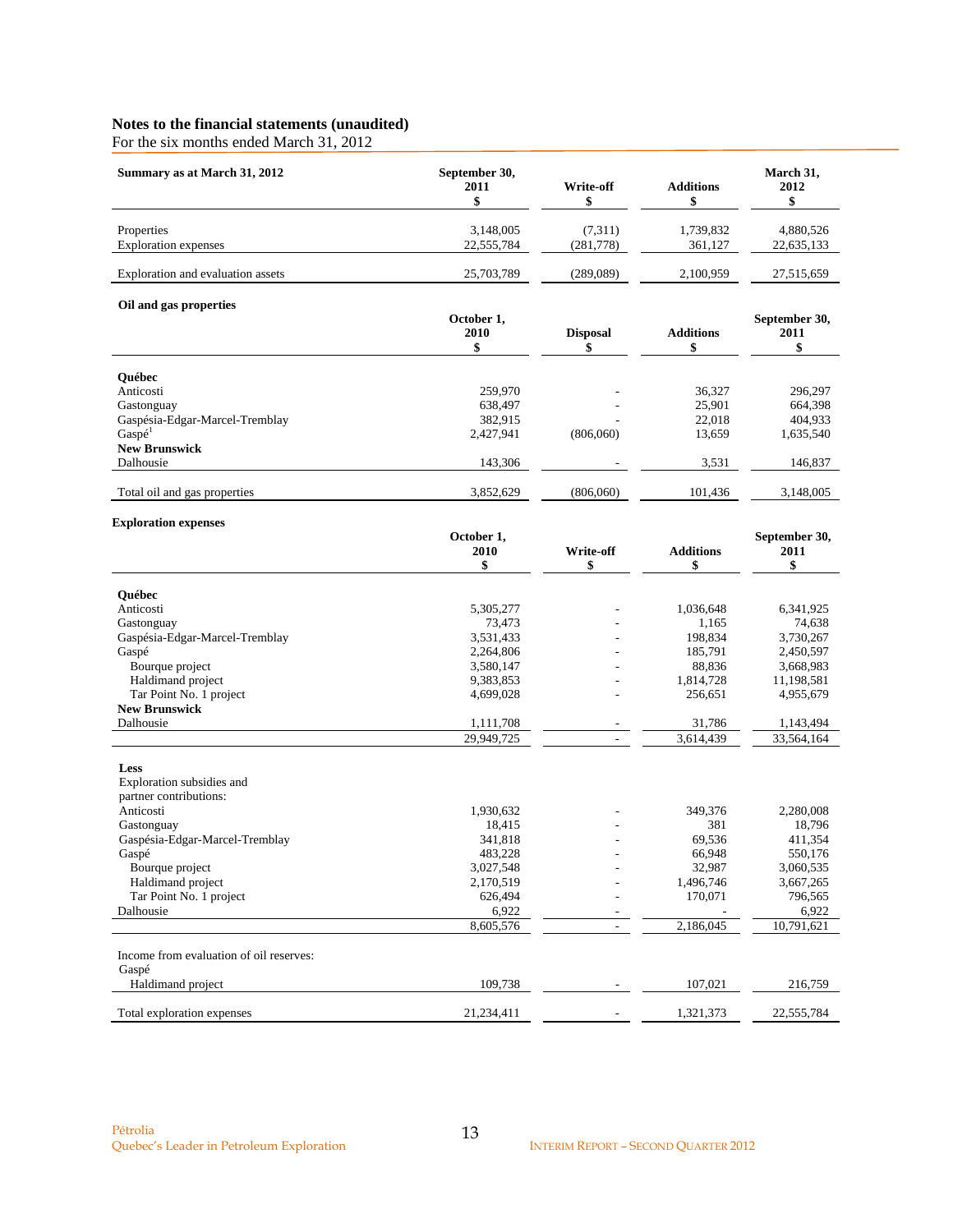For the six months ended March 31, 2012

| Summary as at September 30, 2011          | October 1,<br>2010      | <b>Disposal</b> | <b>Additions</b>     | September 30,<br>2011   |
|-------------------------------------------|-------------------------|-----------------|----------------------|-------------------------|
| Properties<br><b>Exploration</b> expenses | 3,852,629<br>21,234,411 | (806,060)<br>-  | 101,436<br>1,321,373 | 3,148,005<br>22,555,784 |
| Exploration and evaluation assets         | 25,087,040              | (806,060)       | 1.422.809            | 25,703,789              |

 $(1)$  P roperties with the reference (1) are subject to royalties should they become productive. To date, the Company has satisfied all required obligations and lists only its future or potential obligations and special transactions of the year below.

#### **Gaspé properties**

In May 2008, Pétrolia acquired a 100% interest in a  $6.043 \text{-} \text{km}^2$  surface area of these properties (excluding the Haldimand property), subject to a royalty of 0.5% to 2.5% on the future production of hydrocarbons. In June 2010, the Company carried out an asset exchange, increasing its interest to 100% in all Gaspé leases, a 150-km<sup>2</sup> territory, with the exception of a 9-km<sup>2</sup> zone in which it holds a 64% interest (Haldimand property). On December 20, 2010, the Company signed definitive agreements for the sale of 50% of its interests in the Haldimand discovery as well as in 13 leases surrounding this discovery to Québénergie Inc. (subsidiary of Investcan) for the sum of \$15,190,000. A sum of \$6,690,000 was paid in cash and \$8,500,000 in exploration work will be carried out by Québénergie inc. over the next two years.

#### **Haldimand property**

On May 6, 2008, a second agreement defined a development area of 9  $km^2$  around the Pétrolia Haldimand No. 1 well in which Pétrolia held a 45% interest, Junex 45% and Gastem 10%. Some of the licenses to these properties are subject to royalty payments of 5%. Under an amendment to the original agreement signed July 22, 2009, Pétrolia became the operator of the entire 9-km<sup>2</sup> development area. On October 1, 2009, Pétrolia acquired all of Gastem's interest. Following its decision not to participate in the drilling of a second well, Junex saw its ownership interest decrease by 9%. After signing definitive agreements to sell 50% of the interests in the Haldimand discovery, Haldimand's ownership is as follows: Pétrolia - 32%, Québenergié - 32% and Junex - 36%.

On December 20, 2011, Pétrolia and Québénergie paid \$3.1 million to buy all of Junex's interests in this deposit. The agreement releases Junex from the production penalties to which it was exposed by failing to participate in recent work on the properties. Following this transaction, Pétrolia and Québénergie now own an equal share in the deposit and surrounding properties.

#### **Bourque property**

A few years ago, the Company signed a \$20 million farmout agreement with Pilatus Energy Canada. By investing \$20 million in exploration and development work over five years, Pilatus would have obtained a 70% stake in the four licenses granted for the Bourque project.

Unfortunately, the difficult economic situation in 2009 prevented Pilatus from meeting the obligations stipulated in the agreement signed with Pétrolia. The parties both agreed to terminate the initial agreement and in exchange Pilatus obtained a 5% stake in the project.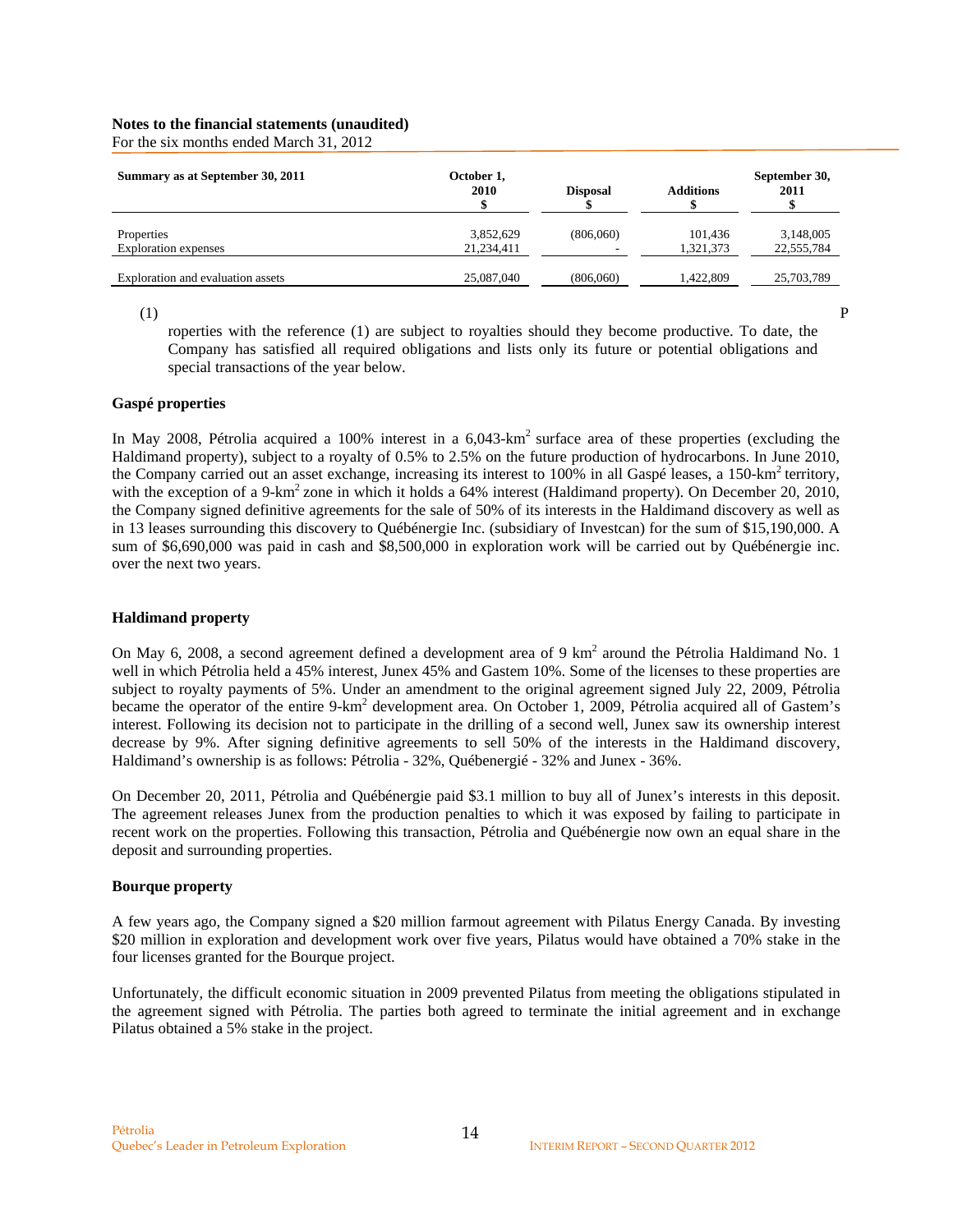#### **Notes to the financial statements (unaudited)**  For the six months ended March 31, 2012

Consequently, Pétrolia has actively resumed its efforts to find a new partner to develop this project.

#### **Anticosti property**

The Company acquired all of Hydro-Québec's rights on Anticosti Island in return for an overriding royalty on oil production. Under this agreement, Pétrolia shares a 25% interest with Corridor Resources Inc. in 6 leases and 50% in 29 exploration leases on the island and acts as an operator over most of the island. In June 2010, the Company participated in the drilling of three exploration wells and extracted a core sample to evaluate the McCasty formation's potential as a shale gas reservoir. Once its obtains the results of the core sample analysis, the Company plans to undertake development work in order to better estimate the oil potential of Anticosti Island.

### **9. PROPERTY, PLANT AND EQUIPMENT**

|                                      | Leasehold<br>improvements | Office          | Rolling<br>stock | Reservoirs               | <b>Sites</b>   | Total     |
|--------------------------------------|---------------------------|-----------------|------------------|--------------------------|----------------|-----------|
|                                      | \$                        | equipment<br>\$ | \$               | \$                       |                | \$.       |
| Cost                                 |                           |                 |                  |                          |                |           |
| Balance, October 1, 2011             | 565,179                   | 266,809         | 236,187          | 115,739                  | 75,434         | 1,259,348 |
| <b>Additions</b>                     | 12,304                    | 5,783           | 8,301            | 57,309                   |                | 83,697    |
| Disposals                            |                           |                 |                  |                          |                |           |
| Balance, March 31, 2012              | 577,483                   | 272,592         | 244,488          | 173,048                  | 75,434         | 1,343,045 |
|                                      |                           |                 |                  |                          |                |           |
| <b>Accumulated depreciation</b>      |                           |                 |                  |                          |                |           |
| Balance, October 1, 2011             | 65,807                    | 96,046          | 157,594          | 8,122                    | L,             | 327,569   |
| Retirement                           |                           |                 |                  |                          |                |           |
| Depreciation                         | 79,734                    | 20,991          | 12,204           | 12,766                   |                | 125,695   |
| Balance, March 31, 2012              | 145,541                   | 117,037         | 169,798          | 20,888                   |                | 453,264   |
|                                      |                           |                 |                  |                          |                |           |
| Net book value at March 31, 2012     | 431,942                   | 155,555         | 74,690           | 152,160                  | 75,434         | 889,781   |
|                                      |                           |                 |                  |                          |                |           |
| Net book value at September 30, 2011 | 499,372                   | 170,763         | 78,593           | 107,617                  | 75,434         | 931,779   |
|                                      |                           |                 |                  |                          |                |           |
|                                      | Leasehold                 | Office          | Rolling          |                          |                |           |
|                                      | improvements              | equipment       | stock            | Reservoirs               | <b>Sites</b>   | Total     |
|                                      | \$                        | \$              | \$               | \$                       | \$             | \$        |
| Cost                                 |                           |                 |                  |                          |                |           |
| Balance, October 1, 2010             | 18,387                    | 160,040         | 236,187          |                          |                | 414,614   |
| <b>Additions</b>                     | 96,740                    | 19,241          |                  |                          | 1,900          | 117,881   |
| Disposals                            |                           |                 |                  |                          |                |           |
| Balance, March 31, 2011              | 115,127                   | 179,281         | 236,187          |                          | 1,900          | 532,495   |
|                                      |                           |                 |                  |                          |                |           |
| <b>Accumulated depreciation</b>      |                           |                 |                  |                          |                |           |
| Balance, October 1, 2010             | 16,831                    | 60,713          | 123,911          |                          |                | 201,455   |
| Retirement                           |                           |                 |                  |                          |                |           |
| Depreciation                         | 1,167                     | 12,774          | 16,842           |                          |                | 30,783    |
| Balance, March 31, 2011              | 17,998                    | 73,487          | 140,753          | $\overline{\phantom{a}}$ | $\overline{a}$ | 232,238   |
|                                      |                           |                 |                  |                          |                |           |
| Net book value at December 31, 2010  | 97,129                    | 105,794         | 95,434           |                          | 1,900          | 300,257   |
|                                      |                           |                 |                  |                          |                |           |
| Net book value at October 1, 2010    | 1,566                     | 99,327          | 112,276          |                          |                | 213,159   |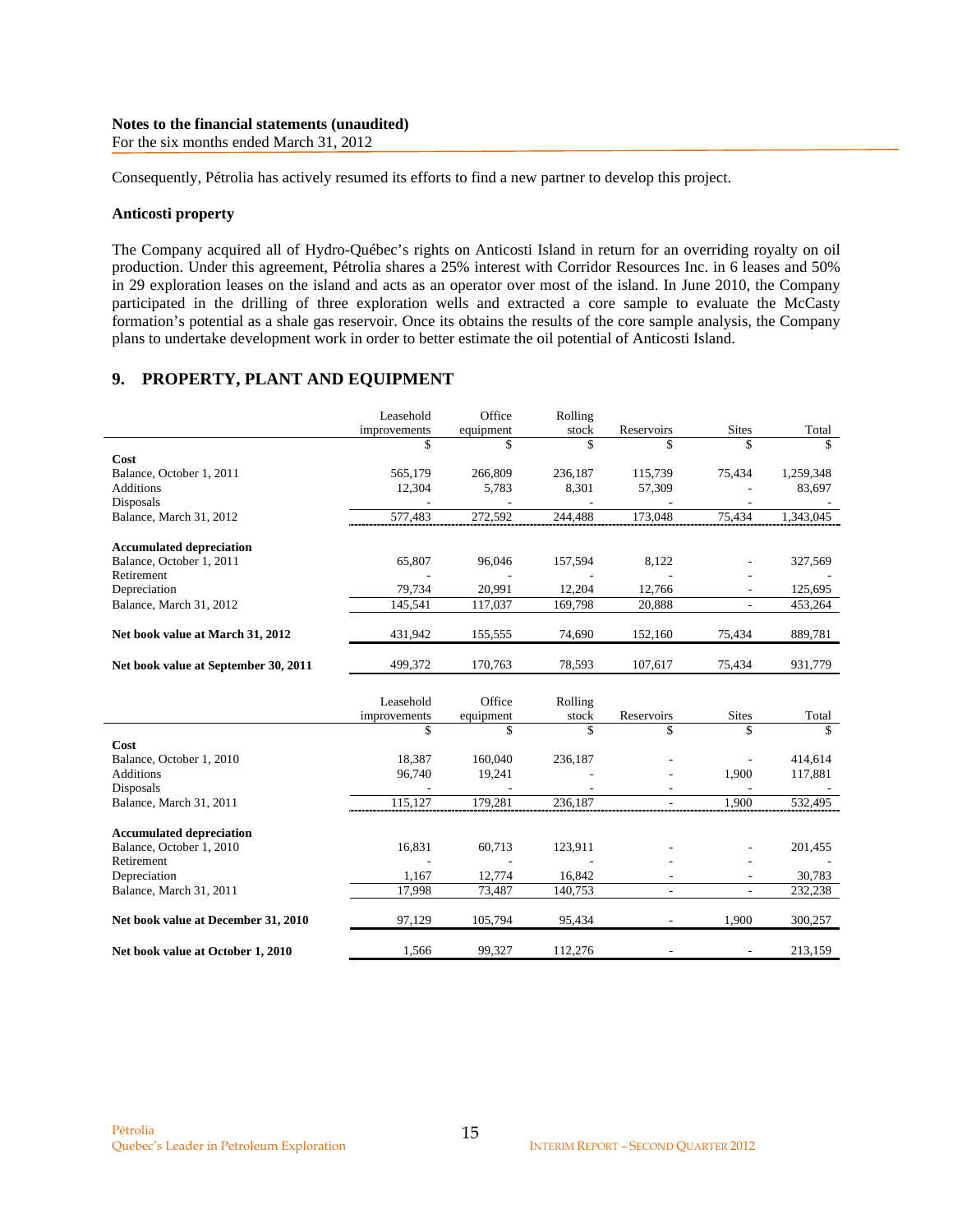### **10. SUPPLIERS AND OTHER CREDITORS**

|                                 | At March 31,<br>2012 | At September 30,<br>2011 |
|---------------------------------|----------------------|--------------------------|
|                                 | \$                   | \$                       |
| Security deposits from partners | 307,500              |                          |
| Trade and other payables        | 1,498,697            | 895,924                  |
| <b>Accrued liabilities</b>      | 506,279              | 570,022                  |
| Related parties                 |                      | 3,572                    |
|                                 |                      |                          |
|                                 | 2,312,476            | 1,469,518                |

### **11. LOANS AND BORROWINGS**

|                                                                                                                                                                                                                                                                                                                                                                                                                    | At March 31, | At September<br>30, |
|--------------------------------------------------------------------------------------------------------------------------------------------------------------------------------------------------------------------------------------------------------------------------------------------------------------------------------------------------------------------------------------------------------------------|--------------|---------------------|
|                                                                                                                                                                                                                                                                                                                                                                                                                    | 2012         | 2011                |
| Bank loan, in the amount of \$2,500,000, bearing interest at Caisse<br>Centrale Desjardins' prime rate plus 1%, secured by a mortgage of<br>\$2,500,000 on the Company's current and future claims and receivables,<br>with a first priority claim on refundable tax credits and future tax credits,<br>as well as an 80% surety from Investissement Québec. The principal was<br>repaid during the first quarter. | \$           |                     |
|                                                                                                                                                                                                                                                                                                                                                                                                                    |              | 2.243.310           |

### **12. PROVISION FOR SITE RESTORATION**

Management calculates the total provisions for future site restoration based on the estimated cost to abandon and reclaim its net ownership interest in all wells and facilities and the estimated timing of the costs to be incurred in future periods.

At March 31, 2012, the future estimated total required to settle obligations related to site restoration, indexed at 3.5%, was \$331,678. An amount of \$98,000 of this obligation will be settled during the fiscal year. The total future amount was discounted using the weighted average rate of 5.25%, according to a payment schedule ranging from 1 to 30 years. The total undiscounted amount of the estimated cash flow required to settle this obligation is \$331,678.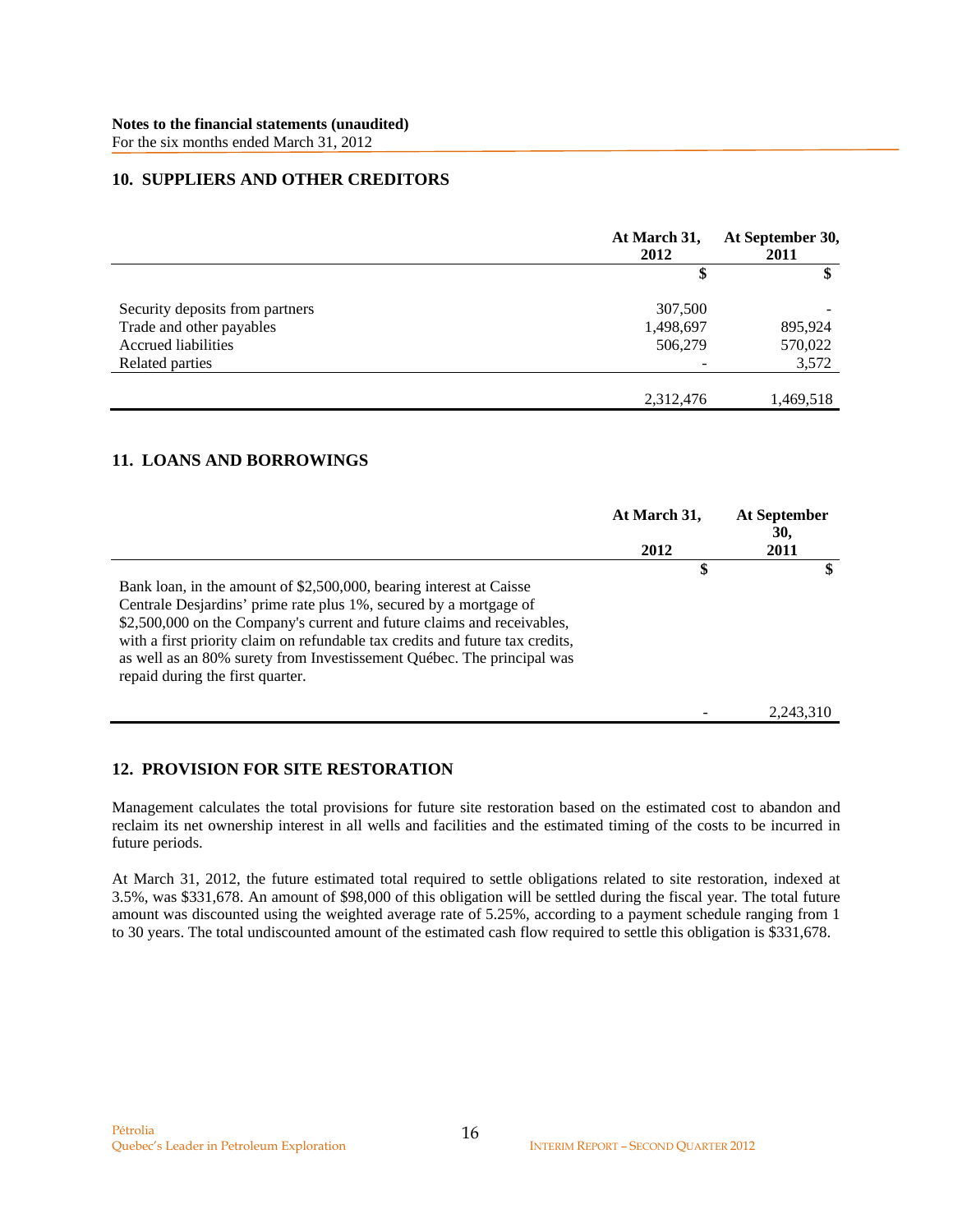For the six months ended March 31, 2012

The following table presents the reconciliation of the provision for site restoration:

|                                                                     | At<br>March 31,<br>2012 | At<br><b>September</b><br>30,<br>2011 |
|---------------------------------------------------------------------|-------------------------|---------------------------------------|
|                                                                     | \$                      | \$                                    |
| Balance, beginning of period<br>Liabilities incurred                | 331,678                 | 369,178                               |
| Balance, end of period                                              | 331,678                 | 369,178                               |
| Portion of liability to be settled during the following fiscal year | 98,000                  | 135,500                               |
|                                                                     | 233,678                 | 233,678                               |

### **13. SHARE CAPITAL**

#### **Authorized:**

Unlimited number of common, participating, voting shares without par value.

| <b>Issued:</b>               | Six months ended<br>March 31,<br>2012 |                  | <b>Fiscal year ended</b><br>September 30, 2011 |                 |
|------------------------------|---------------------------------------|------------------|------------------------------------------------|-----------------|
|                              | Number of<br>shares                   | Amount           | Number of<br>shares                            | Amount          |
| Balance, beginning of period | 54,579,477                            | \$<br>35,452,855 | 50,067,287                                     | S<br>30,416,651 |
| Shares issued:               |                                       |                  |                                                |                 |
| Debt retirement              |                                       |                  | 75,000                                         | 33,750          |
| Warrants exercised           | 264,721                               | 344,137          | 3,878,440                                      | 4,505,472       |
| Exercise of stock options    | 60,000                                | 57,700           | 558,750                                        | 487,748         |
| <b>Future taxes</b>          |                                       |                  |                                                | 10,068          |
| Share issuance costs         |                                       |                  |                                                | (834)           |
| Balance, end of period       | 54,904,198                            | 35,854,692       | 54,579,477                                     | 35,452,855      |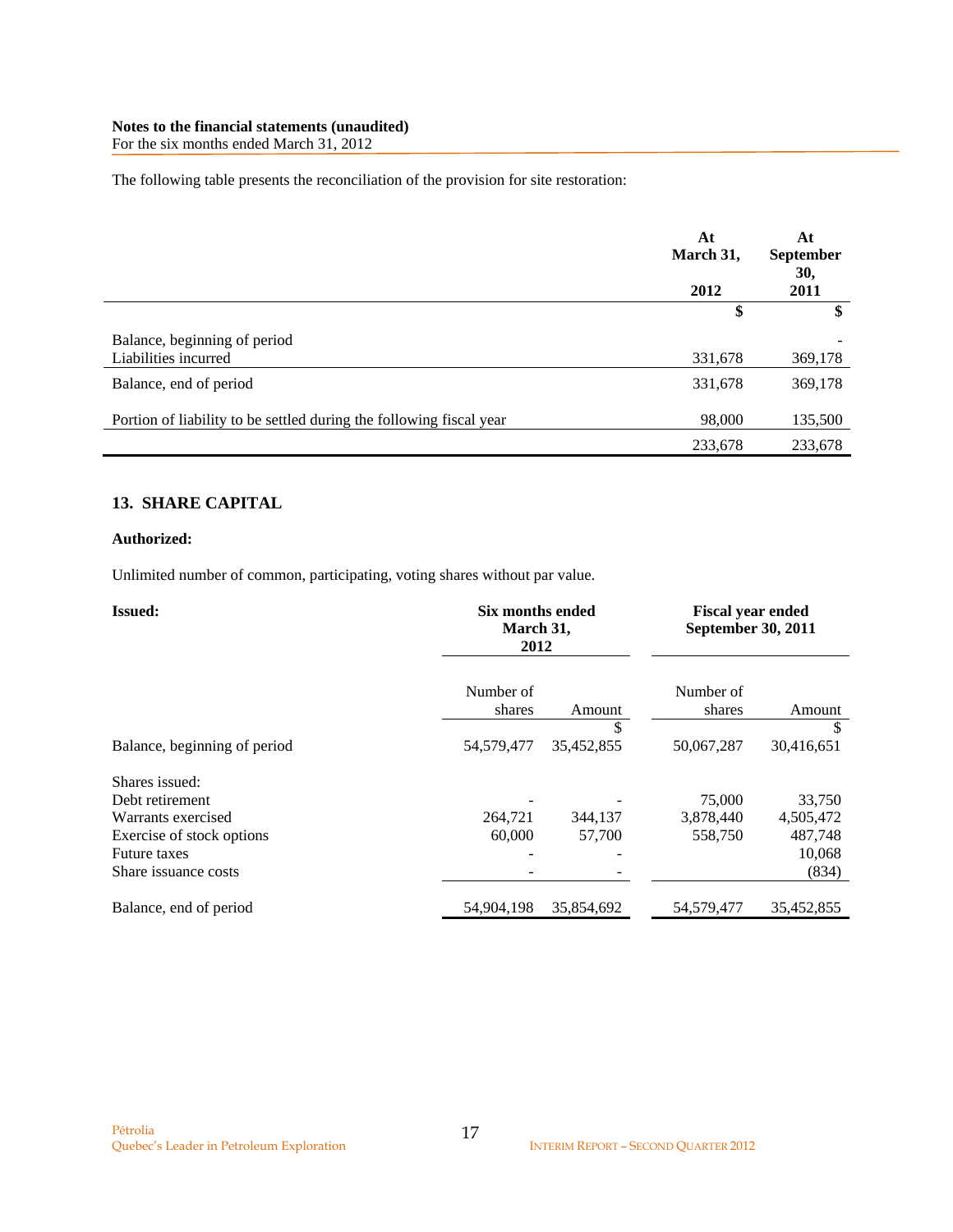For the six months ended March 31, 2012

#### **Warrants**

Outstanding warrants allow holders to subscribe to an equivalent number of common shares as follows:

|                              | Six months ended<br>March 31,<br>2012 |                                          | <b>Fiscal year ended</b><br><b>September 30, 2011</b> |                                          |
|------------------------------|---------------------------------------|------------------------------------------|-------------------------------------------------------|------------------------------------------|
|                              | Number of<br>warrants                 | Weighted<br>average<br>exercise<br>price | Number of<br>warrants                                 | Weighted<br>average<br>exercise<br>price |
| Balance, beginning of period | 264,721                               | \$<br>1.30                               | 10,246,493                                            | \$<br>1.23                               |
| Exercised<br>Expired         | (264, 721)                            | 1.30                                     | (3,878,440)<br>(6,103,332)                            | 1.15<br>1.27                             |
| Balance, end of period       |                                       |                                          | 264,721                                               | 1.30                                     |

The number of outstanding warrants that can be exercised for an equivalent number of common shares is established as follows:

|                  | Six months ended<br>March 31,<br>2012 |                   | <b>Fiscal year ended</b><br><b>September 30, 2011</b> |                   |
|------------------|---------------------------------------|-------------------|-------------------------------------------------------|-------------------|
| Expiry date      | Number of<br>warrants                 | Exercise<br>price | Number of<br>warrants                                 | Exercise<br>price |
| December 4, 2011 | -                                     | \$                | 264,721                                               | 1.30              |

### **14. LEASES**

|                    | <b>NIMIDIQUE REASE PAYMERS QUE</b> |              |              |  |
|--------------------|------------------------------------|--------------|--------------|--|
|                    | Less than 1                        | 1 to 5 years | <b>Total</b> |  |
|                    | vear                               |              |              |  |
|                    |                                    |              |              |  |
| March 31, 2012     | 291,599                            | 875.201      | 1,166,800    |  |
| September 30, 2011 | 275,306                            | 1,009,239    | 1,284,545    |  |

The Company leases its offices under a lease expiring in 2012 and in 2016.

Lease payments recognized as expenses during the reporting period total \$65,172 (\$32,380 in 2011). This amount represents minimum lease payments. No sublease or contingent rent payment was recognized as an expense. An amount of \$5,988 (\$0 in 2011) was received as a sublease payment. The Company's rental contracts do not contain any contingent rent clauses, restrictions on dividends, additional debt or further leasing.

**Minimum lease payments due**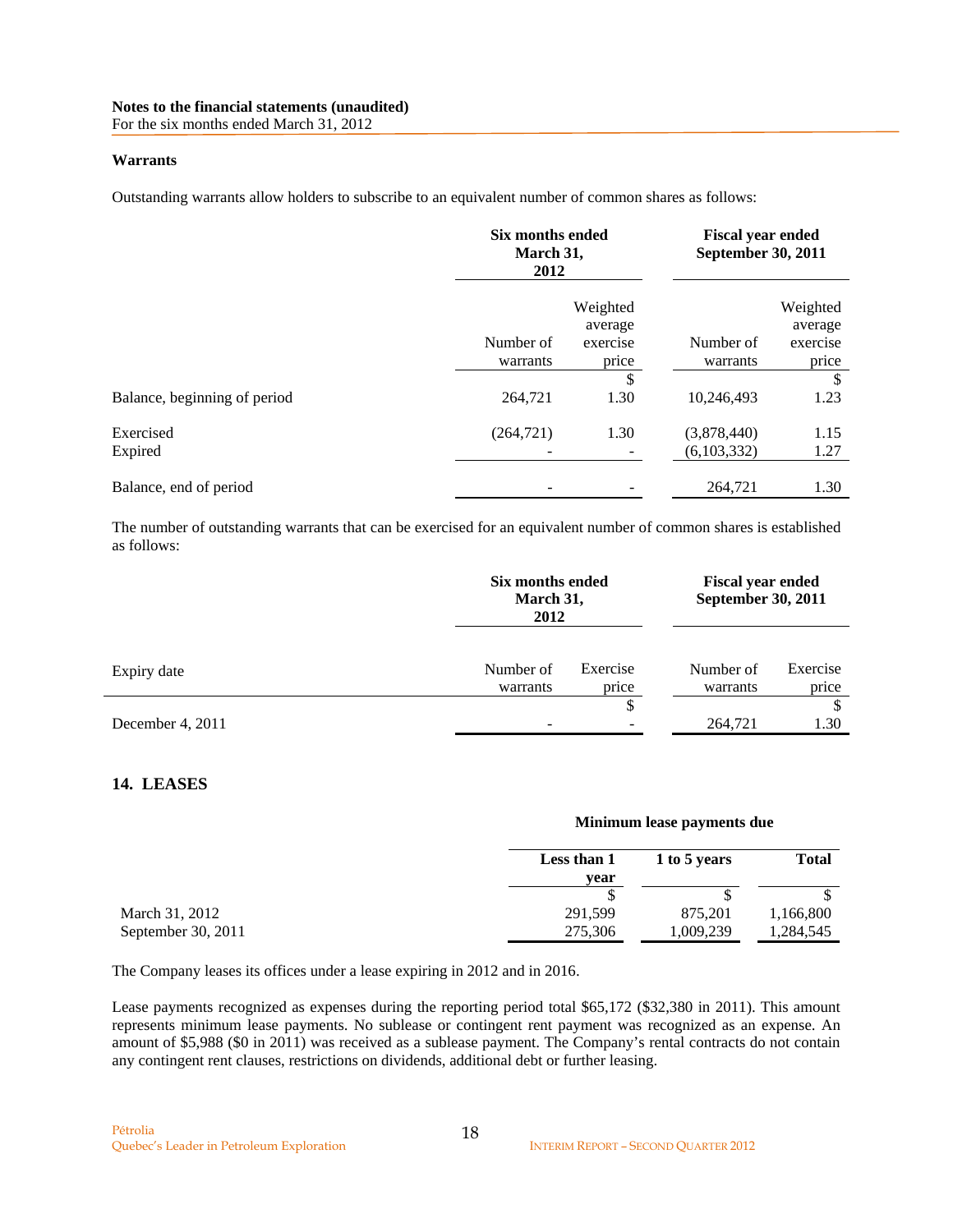### **15. EMPLOYEE REMUNERATION**

#### **Employee benefits expense**

Expenses recognized for employee benefits are analyzed below:

#### **Key management personnel remuneration includes the following expenses:**

|                                                                 | At<br>March 31, | At<br><b>September</b><br>30, |
|-----------------------------------------------------------------|-----------------|-------------------------------|
|                                                                 | 2012            | 2011                          |
|                                                                 |                 |                               |
| Wages, salaries                                                 | 925,619         | 1,592,822                     |
| Share-based payments                                            | 639,692         | 500,208                       |
|                                                                 | 1,565,311       | 2,093,030                     |
| Less: salaries capitalized in exploration and evaluation assets | 649,587         | 917,010                       |
| Employee benefits expenses                                      | 915,724         | 1,176,020                     |

#### **Share-based compensation**

The Company has a stock option plan that allows it to grant a maximum of 10% of the number of shares outstanding to its directors, officers, key employees and suppliers on a continuous basis. The exercise price of each option equals the market price or discounted market price of the underlying stock on the day prior to the grant of the option. All options must be exercised no later than five years after the date of the grant. The options granted to directors vest immediately and over a period of three years for other participants.

All share-based employee remuneration will be settled in equity. The Company has no legal or constructive obligation to repurchase or settle the options.

Share options and weighted average prices are as follows for the reporting periods presented:

|                                    | Six months ended<br>March 31,<br>2012 |                                          | <b>Fiscal year ended</b><br>September 30, 2011 |                                          |
|------------------------------------|---------------------------------------|------------------------------------------|------------------------------------------------|------------------------------------------|
|                                    | Number of<br>options                  | Weighted<br>average<br>exercise<br>price | Number<br>of options                           | Weighted<br>average<br>exercise<br>price |
| Outstanding at beginning of period | 3,276,250                             | \$<br>0.84                               | 2,965,000                                      | \$<br>0.64                               |
|                                    |                                       |                                          |                                                |                                          |
| Granted                            | 1,341,000                             | 1.52                                     | 1,495,000                                      | 0.94                                     |
| Exercised                          | (60,000)                              | 0.57                                     | (558,750)                                      | 0.53                                     |
| Expired                            | (255,000)                             | 0.82                                     | (625,000)                                      | 0.40                                     |
| Outstanding at end of period       | 4,302,250                             | 1.06                                     | 3,276,250                                      | 0.84                                     |
| Exercisable                        | 2,705,250                             | 0.92                                     | 2,198,750                                      | 0.80                                     |
|                                    |                                       |                                          |                                                |                                          |

**At**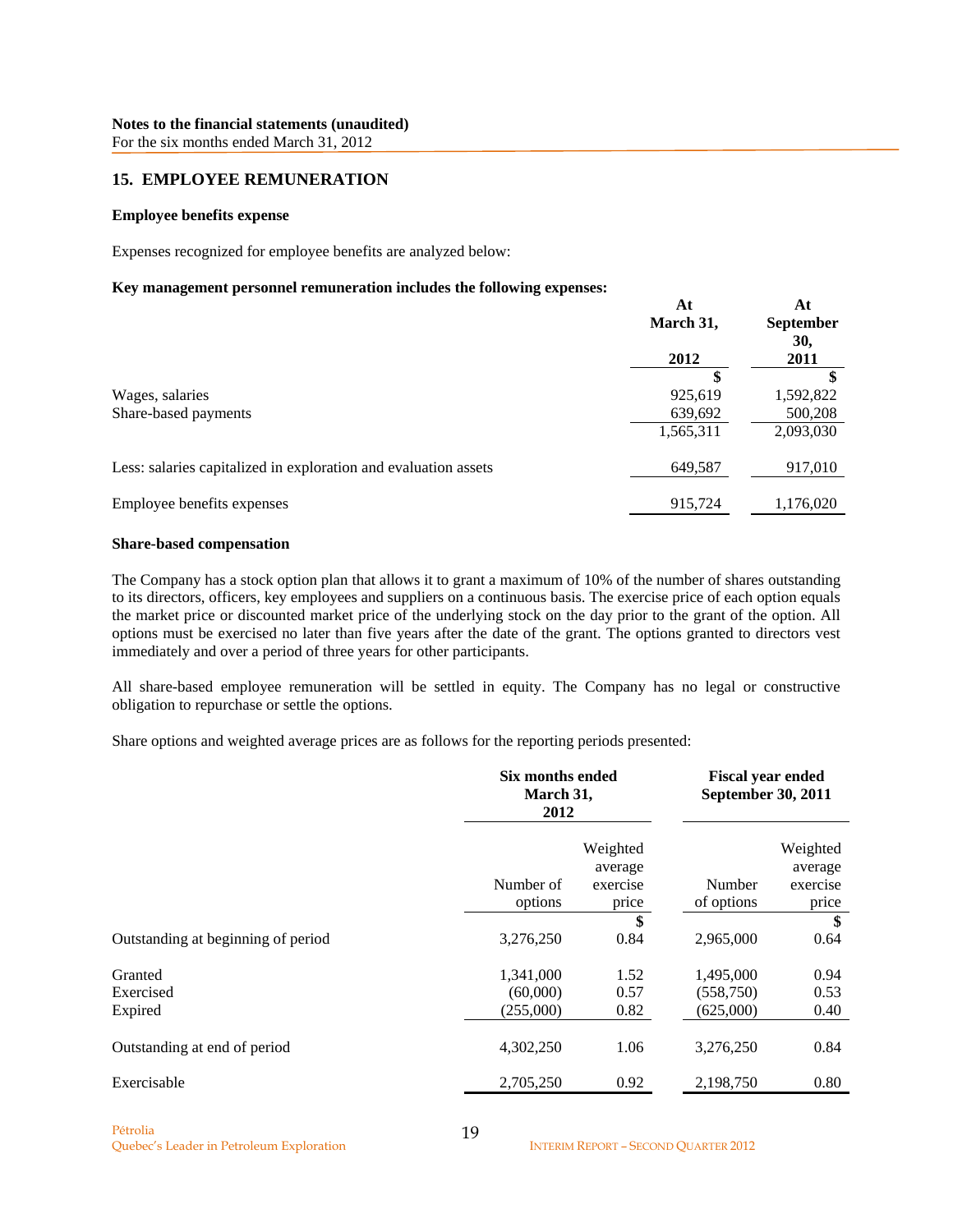For the six months ended March 31, 2012

| <b>Options Outstanding</b> |                |                  |                        |  |
|----------------------------|----------------|------------------|------------------------|--|
| Number of options          | Exercise price | Time to maturity | <b>Expiration</b> date |  |
|                            | \$             | Years            |                        |  |
| 21,250                     | 0.74           | 0.14             | May 21, 2012           |  |
| 537,500                    | 0.40           | 0.22             | June 21, 2012          |  |
| 400,000                    | 0.60           | 0.87             | February 12, 2013      |  |
| 327,500                    | 1.25           | 1.27             | July 7, 2013           |  |
| 120,000                    | 0.74           | 2.14             | May 21, 2014           |  |
| 270,000                    | 0.89           | 2.91             | February 25, 2015      |  |
| 710,000                    | 0.50           | 3.69             | December 8, 2015       |  |
| 75,000                     | 1.31           | 3.91             | February 25, 2016      |  |
| 500,000                    | 1.69           | 4.13             | May 18, 2016           |  |
| 1,266,000                  | 1.52           | 4.68             | December 4, 2016       |  |
| 75,000                     | 1.51           | 4.90             | February 22, 2017      |  |

The following table reflects stock options issued and outstanding at March 31, 2012:

The following table reflects stock options issued and outstanding at September 30, 2011:

| <b>Options Outstanding</b> |                |                  |                        |  |
|----------------------------|----------------|------------------|------------------------|--|
| Number of options          | Exercise price | Time to maturity | <b>Expiration</b> date |  |
|                            | \$             | Years            |                        |  |
| 21,250                     | 0.74           | 0.7              | May 21, 2012           |  |
| 547,500                    | 0.40           | 0.8              | June 21, 2012          |  |
| 400,000                    | 0.60           | 1.3              | February 12, 2013      |  |
| 125,000                    | 0.60           | 1.4              | March 3, 2013          |  |
| 427,500                    | 1.25           | 1.8              | July 7, 2013           |  |
| 120,000                    | 0.74           | 2.7              | May 21, 2014           |  |
| 270,000                    | 0.89           | 3.4              | February 25, 2015      |  |
| 790,000                    | 0.50           | 4.2              | December 8, 2015       |  |
| 75,000                     | 1.31           | 4.4              | February 25, 2016      |  |
| 500,000                    | 1.69           | 4.6              | May 18, 2016           |  |

The weighted-average grant date fair value of the options granted in fiscal 2011 was \$0.85 per option (\$0.65 for the 2010 fiscal year).

The fair value of the options granted during the period was calculated using the Black-Scholes option-pricing model with the following weighted average assumptions:

|                           | <b>February</b><br>2012 | <b>December</b><br>2011 | May<br>2011 | <b>February</b><br>2011 |
|---------------------------|-------------------------|-------------------------|-------------|-------------------------|
| Share price at grant date | 1.51                    | 1.52                    | 1.69        | 1.31                    |
| Risk-free interest rate   | 3%                      | 3%                      | 3%          | 3%                      |
| Expected volatility       | 91%                     | 91%                     | 94%         | 94%                     |
| Expected life (years)     |                         | $1-5$                   |             |                         |
| Expected dividend yield   | Nil                     | Nil                     | Nil         | Nil                     |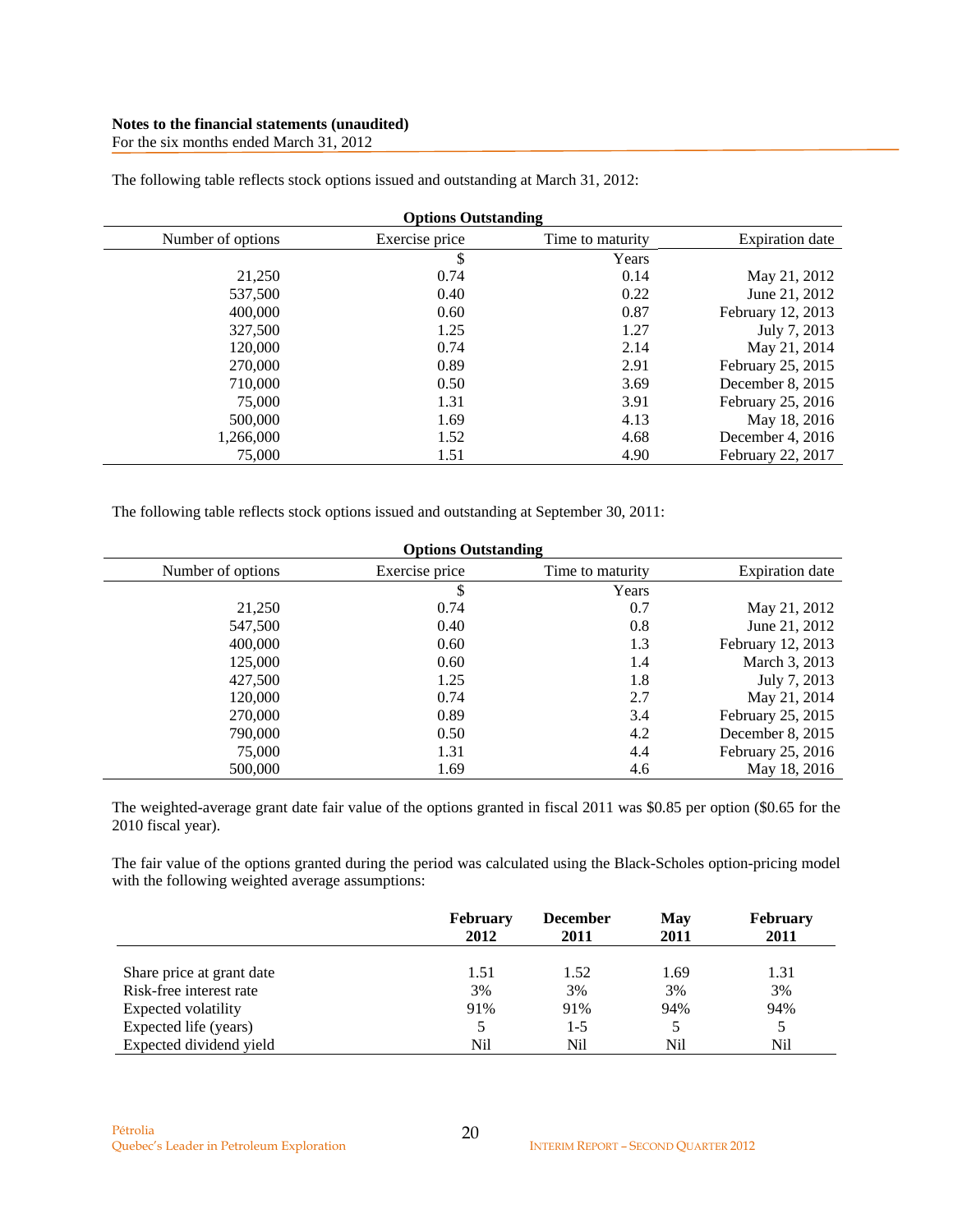#### **Notes to the financial statements (unaudited)**  For the six months ended March 31, 2012

The underlying expected volatility was determined by reference to historical data of the Company's shares over a period of five years since the grant date.

Accordingly, the share-based compensation was allocated as follows:

|                               | <b>March</b><br>2012 | <b>December</b><br>2011 | <b>May</b><br>2011 | <b>February</b><br>2011  |
|-------------------------------|----------------------|-------------------------|--------------------|--------------------------|
|                               |                      |                         |                    |                          |
| Statement of income           | 36,968               | 469,741                 | 153,625            | 71,400                   |
| Deferred exploration expenses | 43.732               | 89.251                  | 7.125              | $\overline{\phantom{a}}$ |
| Total                         | 80,700               | 558,992                 | 160,750            | 71,400                   |

### **16. FINANCE INCOME**

Finance costs may be analyzed as follows for the reporting periods presented:

|                                                                                    | At March 31,<br>2012 | At March 31,<br>2011 |  |
|------------------------------------------------------------------------------------|----------------------|----------------------|--|
| Interest income from cash and cash equivalents<br>Interest income from receivables | 39,555               | 45,386               |  |
| Finance income                                                                     | 39,555               | 45,386               |  |

### **17. EARNINGS PER SHARE**

Basic earnings per share have been calculated by dividing net income for the fiscal year by the weighted average number of common shares outstanding during the period. For purposes of calculating diluted earnings per share, potential common shares such as certain options and certain warrants were not included because their conversion would have decreased the loss per share and thus had an anti-dilutive effect.

Both basic and diluted earnings per share have been calculated using net income as the numerator, i.e. no adjustment to income was necessary.

|                                                                                       | <b>At March</b><br>31, 2012 | At September<br>30, 2011 |
|---------------------------------------------------------------------------------------|-----------------------------|--------------------------|
| Net income                                                                            | (1,849,872)                 | 2,160,668                |
| Basic weighted average number of common shares<br>Basic earnings per common shares    | 53, 201, 351                | 51,249,243<br>0.042      |
| Weighted average number of diluted common shares<br>Diluted earnings per common share | n/a<br>n/a                  | 52,590,389<br>0.041      |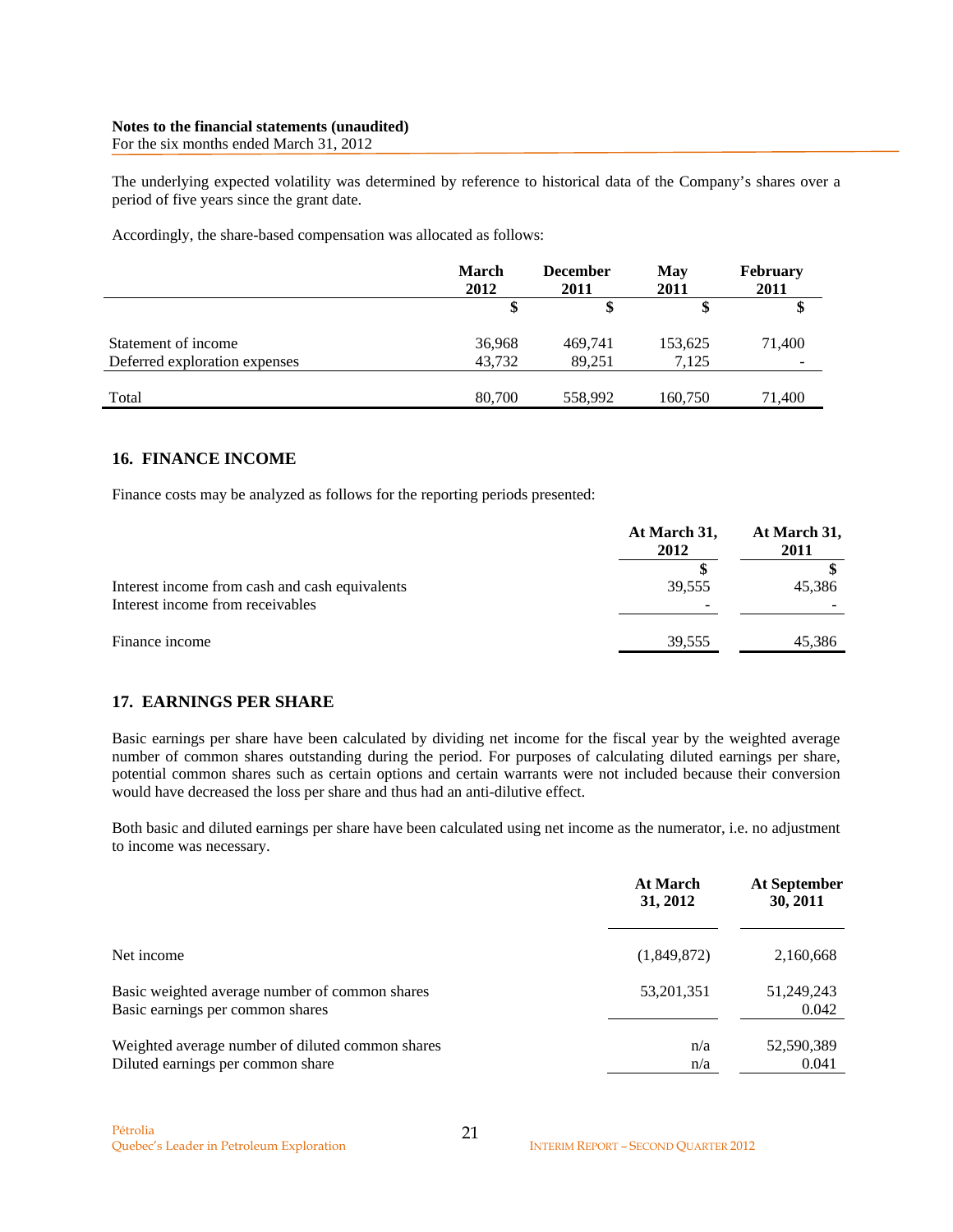# **18. RELATED PARTY TRANSACTIONS**

The Company's related parties include other related parties and key management personnel, as described below.

Unless otherwise indicated, none of the transactions involve special terms or conditions and no guarantees were given or received. Outstanding balances are usually settled in cash.

#### **Transactions with key management personnel**

|                               |         | Six months ended<br>March 31 |  |
|-------------------------------|---------|------------------------------|--|
|                               | 2012    | 2011                         |  |
|                               | \$      | \$                           |  |
| Short-term employee benefits: |         |                              |  |
| Salaries and benefits         | 243,337 | 177,784                      |  |
| Attendance fees               | 62,417  | 58,033                       |  |
| Total short-term benefits     | 305,754 | 235,817                      |  |
| Share-based payments          | 410.944 | 98,226                       |  |
| Total remuneration            | 716,698 | 334,043                      |  |

During the 2011 reporting period, key management exercised 10,000 options granted under the share-based compensation plan.

#### **Related companies**

Transactions were carried out with two companies whose main officer (holding a minority interest) also serves on Pétrolia's board:

|                                   | Six months ended<br><b>March 31</b> |       |
|-----------------------------------|-------------------------------------|-------|
|                                   | 2012                                | 2011  |
|                                   |                                     | œ     |
| Statement of financial position:  |                                     |       |
| Exploration and evaluation assets | 2,394                               |       |
| Income:                           |                                     |       |
| Other expenses                    | 4,548                               | 3,811 |

Accounts receivable from these companies are \$23,884 at March 31, 2012 (2011 - \$40,158).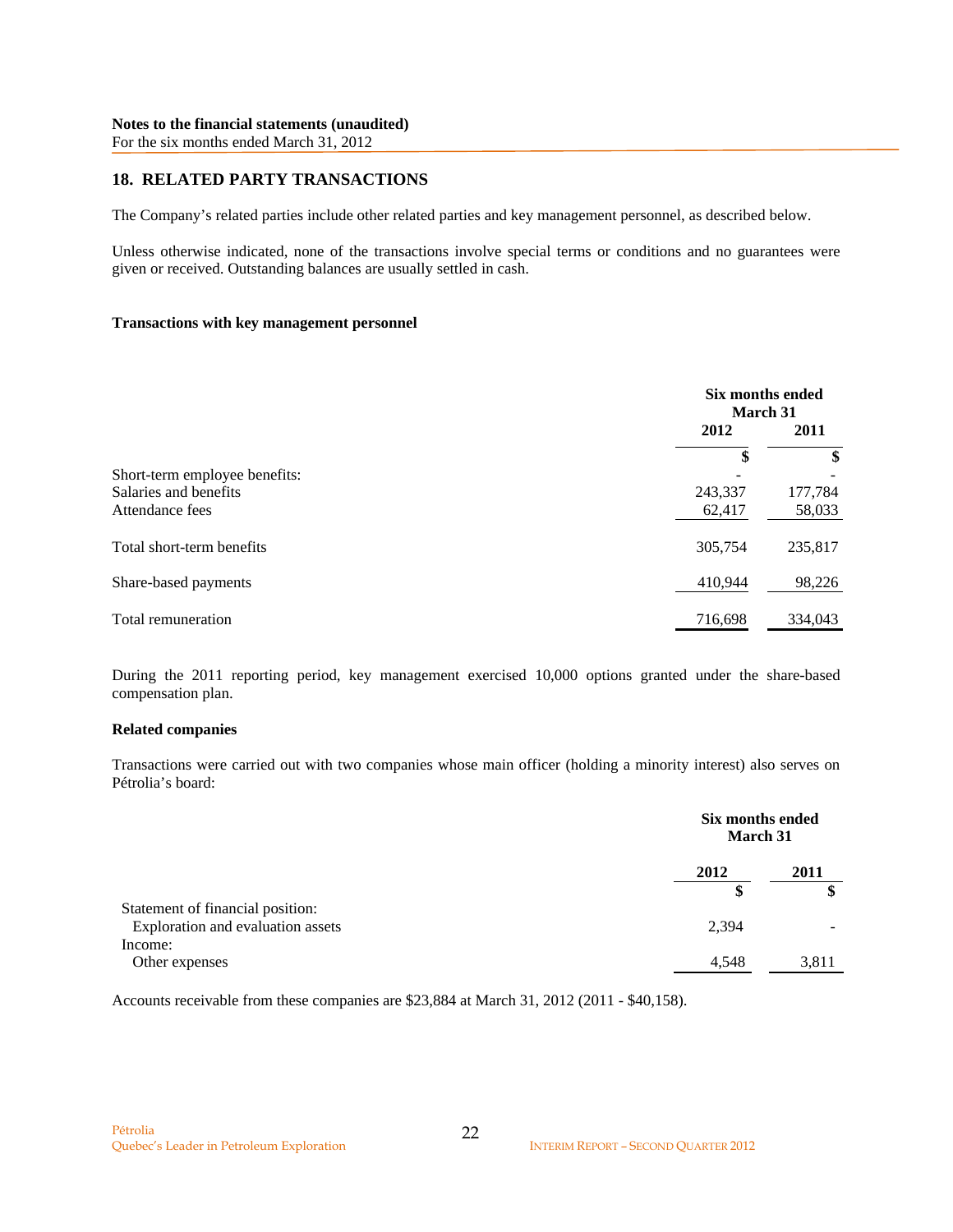For the six months ended March 31, 2012

The Company entered into transactions with a director acting as a consultant for the Company:

|                                   | Six months ended<br>March 31 |       |
|-----------------------------------|------------------------------|-------|
|                                   | 2012                         | 2011  |
|                                   |                              |       |
| Statement of financial position:  |                              |       |
| Exploration and evaluation assets | 2,062                        | 3,469 |

The balance owing this director is \$0 on March 31, 2012 (2011 – \$0).

The Company entered into the following transactions with a company whose director also sits on Pétrolia's board:

|                                  |       | Six months ended<br><b>March 31</b> |  |
|----------------------------------|-------|-------------------------------------|--|
|                                  | 2012  | 2011                                |  |
|                                  |       |                                     |  |
| Statement of financial position: |       |                                     |  |
| Salaries and benefits            | 2,153 | 16,448                              |  |
| Office supplies                  | 500   | 600                                 |  |

The balance due from this company on March 31, 2011 is \$2,228 (2011 – \$818).

The Company entered into the following transactions with a close relative of a member of management, who provides services to the Company:

|                                                                   | Six months ended<br><b>March 31</b> |           |
|-------------------------------------------------------------------|-------------------------------------|-----------|
|                                                                   | 2012                                | 2011<br>S |
| Statement of financial position:<br>Property, plant and equipment | 8,607                               |           |

The balance owing this supplier is \$0 on March 31, 2012 (2011 – \$0).

Management considers that these transactions were concluded on an arm's length basis. These transactions took place in the normal course of business and were measured at their exchange value, which is the consideration established and accepted by related parties.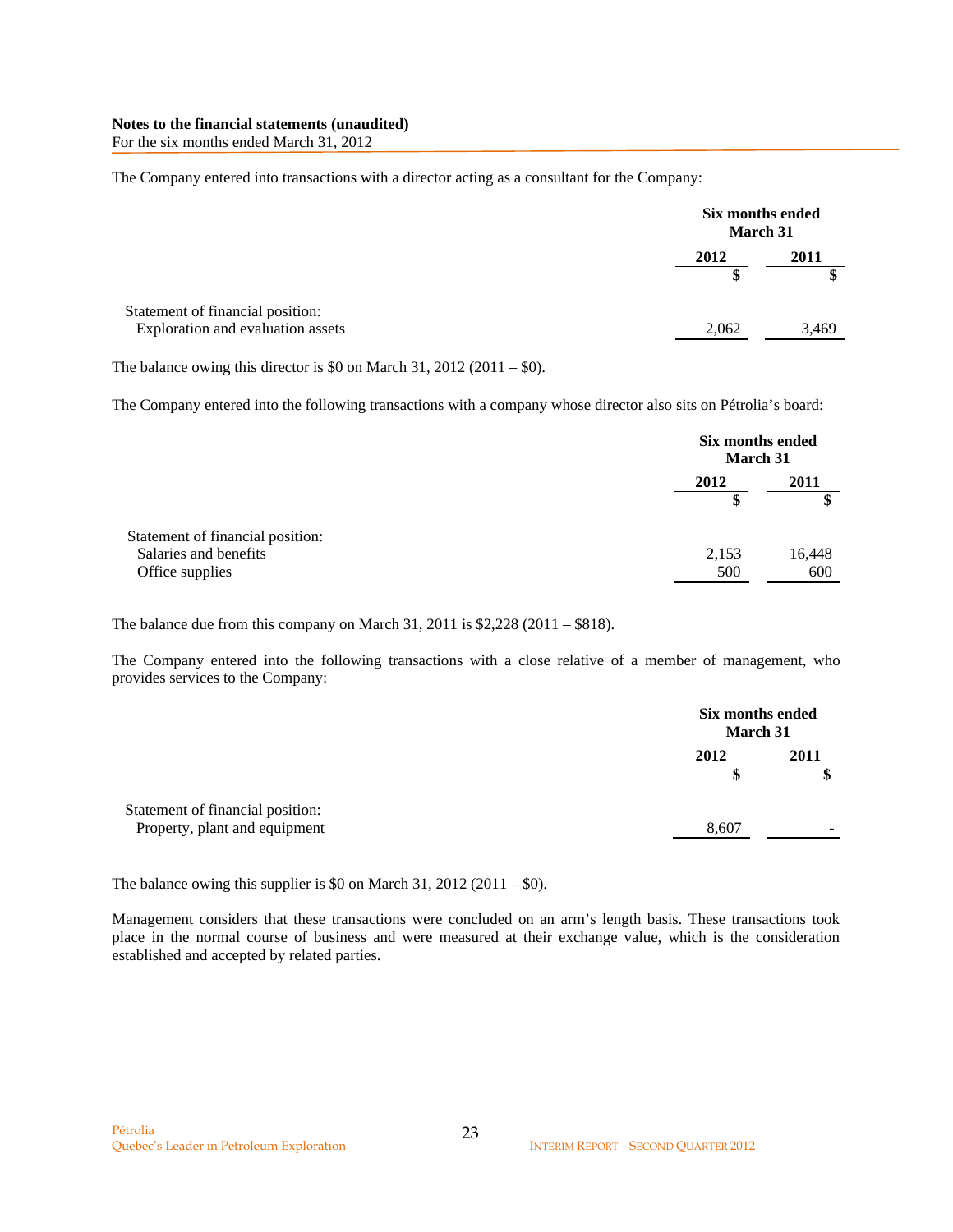### **19. CAPITAL MANAGEMENT POLICIES AND PROCEDURES**

The Company's capital management objectives are to ensure the Company's ability to pursue its exploration activities. Capital consists of share capital. Management regularly reviews its capital management policy on a going concern basis and believes that this is a reasonable approach considering the Company's size.

The Company's financial strategy is developed and adapted according to market conditions in order to maintain a flexible capital structure in compliance with the aforementioned objectives and to respond to the risk characteristics of the underlying assets. In order to maintain or adjust its capital structure, the Company, as a junior exploration company, issues new shares.

There were no material changes to the Company's capital management policies and procedures during the period ended March 31, 2012. The Company is not subject to any externally imposed capital requirements, regulations or contractual requirements, unless the Company closes a flow-through placement, in which case the funds are restricted to exploration activities.

#### **20. CONTINGENCIES**

#### **Financing**

The Company is partly financed by the issuance of flow-through shares and has fulfilled all its commitments in respect of future exploration work. However, there is no guarantee that its expenses will qualify as Canadian exploration expenses, even if the Company is committed to taking all the necessary measures in this regard. Refusal of certain expenses by the tax authorities would have a negative tax impact for investors.

#### **Environment and letters of guarantee**

The Company's operations are subject to environmental protection legislation. Environmental consequences are difficult to predict, whether in terms of their outcomes, dates or impact. Currently, to the best of management's knowledge, the Company is operating in compliance with current legislation. Letters of guarantee in the amount of \$930,000 were issued in favour of the Ministère des Ressources naturelles to guarantee the work to shut down certain sites.

These letters of guarantee are secured by guaranteed investment certificates in an equivalent amount.

On January 5, 2012, a motion to institute proceedings (action on account) was filed against the Company. The amount claimed is \$198,832. The Company plans to contest the claims made in the motion since the supplier cannot provide sufficient proof and documentation to justify the amounts invoiced. If the Court finds against the Company, there will be no impact on its financial results as the Company has made a provision for the full amount.

### **21. SUPPLEMENTAL CASH FLOW INFORMATION**

#### **Supplemental information**

|                    | March 31,  | March 31, |  |
|--------------------|------------|-----------|--|
|                    | 2012       | 2011      |  |
|                    |            | \$        |  |
| Interest paid      | 15,505     | 44,743    |  |
| Interest received  | 143,367    |           |  |
| Dividends paid     | $s/\sigma$ | S/O       |  |
| Dividends received | $s/\sigma$ | S/O       |  |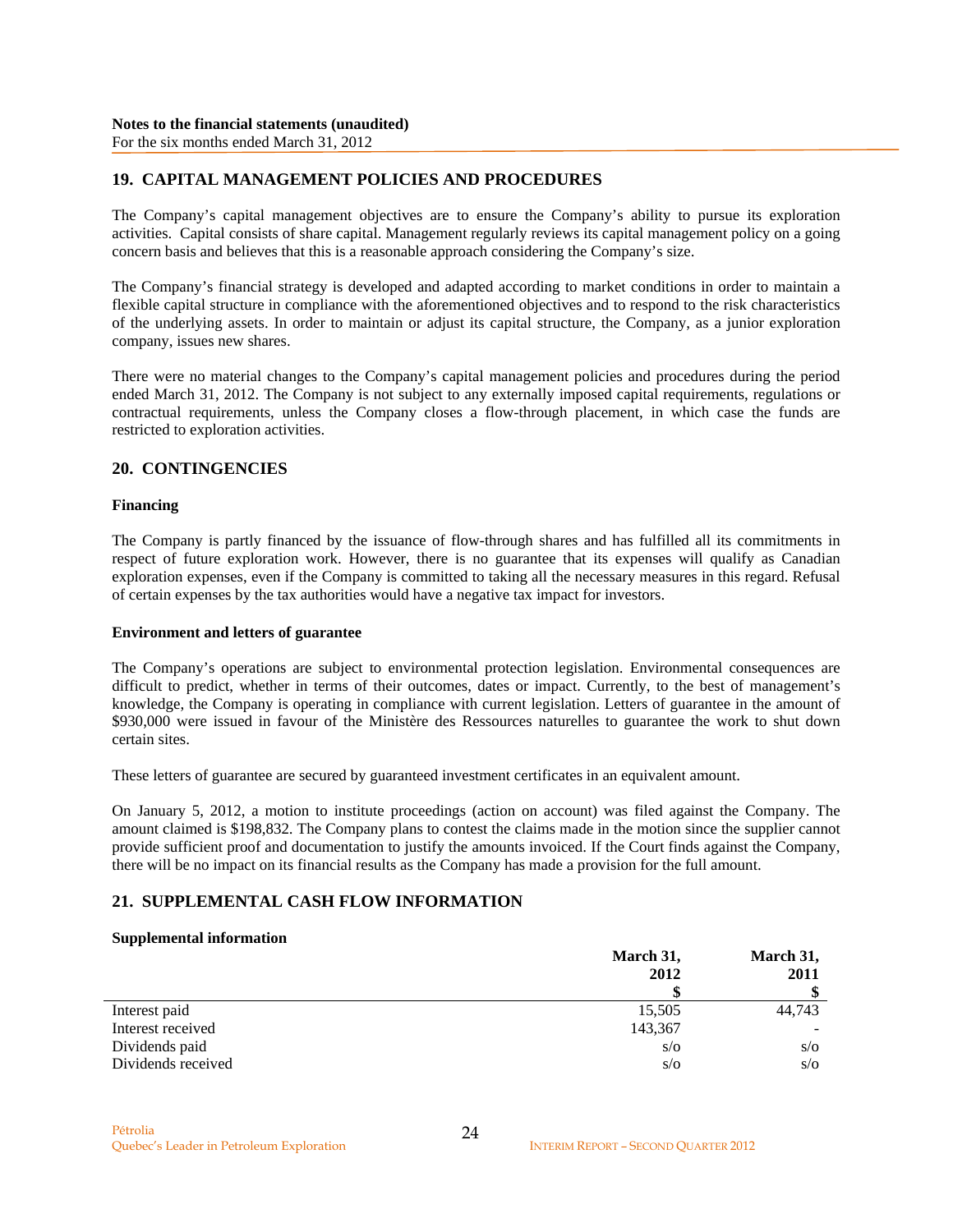# **22. FIRST-TIME ADOPTION OF IFRS**

The exemption associated with the transition to IFRS adopted by the Company and supplemental information for the fiscal year ended September 30, 2011 considered helpful to understanding the financial statements following the Company's transition from Canadian GAAP to IFRS are summarized in Note 26 of the financial statements for the quarter ended December 31, 2011.

The effect of the transition at March 31, 2011 and for the three and six months ended on that date is presented as follows:

- A) Reconciliation of equity and comprehensive income reported under Canadian GAAP and IFRS;
- B) Adjustment to the statement of cash flows;
- C) Notes to the reconciliations.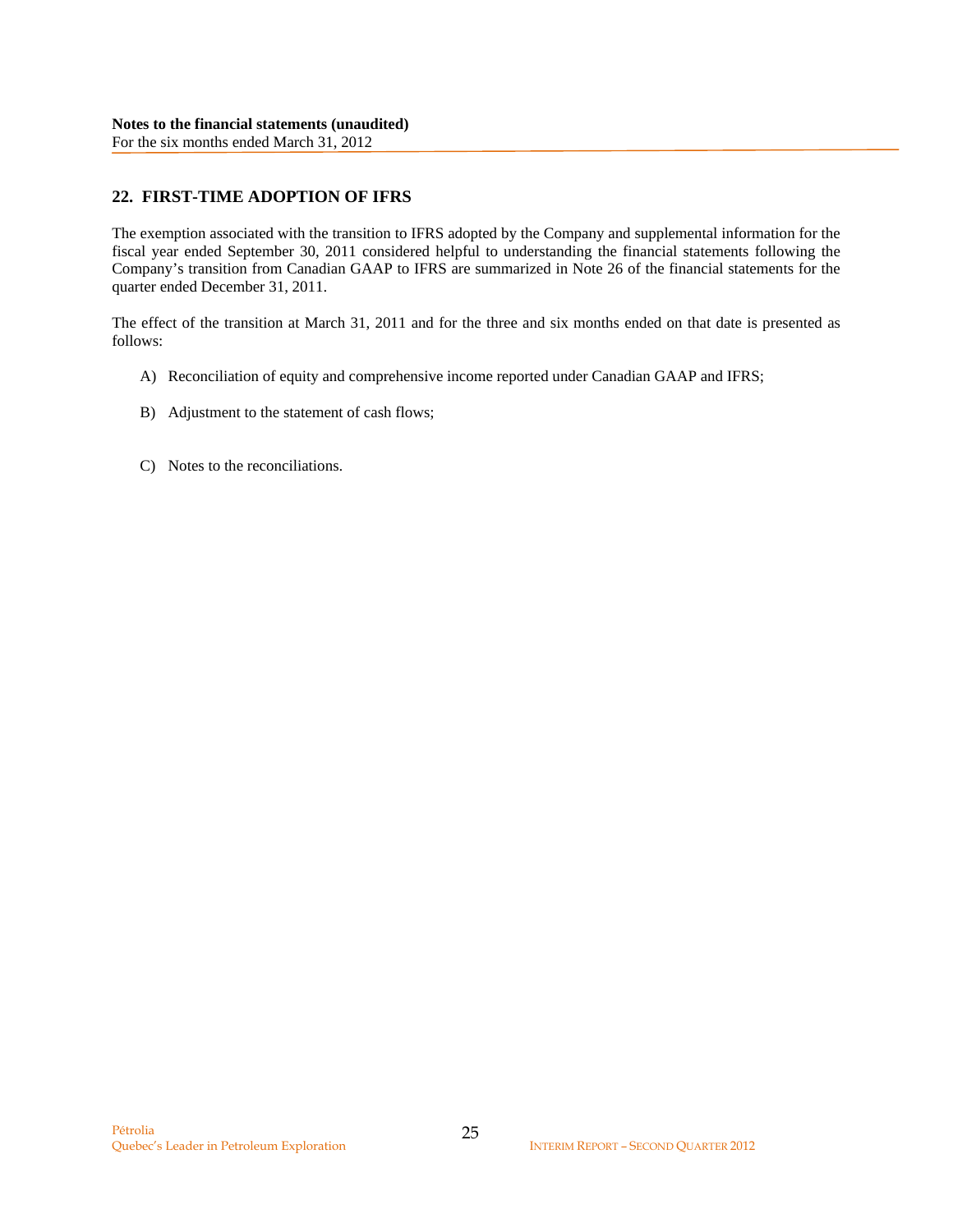For the six months ended March 31, 2012

#### *A) Reconciliation of equity and comprehensive income reported under Canadian GAAP and IFRS*

### **Statement of financial position as at March 31, 2011**

| <b>Canadian GAAP</b> items                          | <b>Previous</b><br>Canadian<br><b>GAAP</b> |               | <b>Effect</b> of<br>transition to<br><b>IFRS</b> | <b>IFRS</b> | <b>IFRS</b> items                                   |
|-----------------------------------------------------|--------------------------------------------|---------------|--------------------------------------------------|-------------|-----------------------------------------------------|
|                                                     | \$                                         |               | \$                                               | \$          |                                                     |
| <b>ASSETS</b>                                       |                                            |               |                                                  |             | <b>ASSETS</b>                                       |
| <b>CURRENT</b>                                      |                                            |               |                                                  |             | <b>CURRENT</b>                                      |
| Cash and cash equivalents                           | 6,112,653                                  |               |                                                  | 6,112,653   | Cash and cash equivalents                           |
| Receivables                                         | 3,699,460                                  |               |                                                  | 3,699,460   | Receivables                                         |
| Inventories                                         | 56,840                                     |               |                                                  | 56,840      | Inventories                                         |
| Prepaid expenses                                    | 68,747                                     |               |                                                  | 68,747      | Prepaid expenses                                    |
| Investments cashable during the next fiscal<br>year | 754,331                                    |               |                                                  | 754,331     | Investments cashable during the next<br>fiscal year |
|                                                     | 10,692,031                                 |               |                                                  | 10,692,031  | Total current assets<br><b>NON-CURRENT</b>          |
| Property, plant and equipment                       | 300,257                                    |               |                                                  | 300,257     | Property, plant and equipment                       |
|                                                     | $\overline{a}$                             | a)            | 25,311,288                                       | 25,316,284  | Exploration and evaluation assets                   |
|                                                     |                                            | $\mathbf{c})$ | 4,996                                            |             |                                                     |
| Oil and gas properties                              | 3,070,521                                  |               | (3,070,521)                                      |             |                                                     |
| Deferred exploration expenses                       | 22,240,767                                 |               | (22, 240, 767)                                   |             |                                                     |
|                                                     | 25,611,545                                 |               | 4,996                                            | 25,616,541  | Total non-current assets                            |
|                                                     | 36, 303, 576                               |               | 4,996                                            | 36,308,572  | Total assets                                        |
| <b>LIABILITIES</b>                                  |                                            |               |                                                  |             | <b>LIABILITIES</b>                                  |
| <b>CURRENT</b>                                      |                                            |               |                                                  |             | <b>CURRENT</b>                                      |
| Trade and other payables                            | 1,376,247                                  |               |                                                  | 1,376,247   | Suppliers and other creditors                       |
| Loan                                                | 2,243,310                                  |               | $\overline{\phantom{a}}$                         | 2,243,310   | Loans and borrowings                                |
|                                                     | 3,619,557                                  |               | $\overline{\phantom{a}}$                         | 3,619,557   |                                                     |
| Future taxes                                        | 2,614,392                                  |               | $\overline{\phantom{a}}$                         | 2,614,392   | <b>NON-CURRENT</b><br>Deferred tax liabilities      |
|                                                     | 6,233,949                                  |               | $\overline{\phantom{a}}$                         | 6,233,949   | <b>Total liabilities</b>                            |
| <b>SHAREHOLDERS' EQUITY</b>                         |                                            | b)            | 2,793,592                                        |             | <b>EQUITY</b>                                       |
|                                                     |                                            | b)            | (637,500)                                        |             |                                                     |
| Share capital                                       | 28,611,568                                 | e)            | (28, 315)                                        | 30,739,345  | Share capital                                       |
|                                                     |                                            |               | 1,389                                            |             |                                                     |
| Contributed surplus - Stock options                 | 1,228,937                                  | $\mathbf{d}$  | 903,797                                          | 2,134,123   |                                                     |
|                                                     |                                            |               |                                                  |             | Other components of equity                          |
| Contributed surplus - Expired stock<br>options      | 903,797                                    | d)            | (903, 797)                                       |             |                                                     |
|                                                     |                                            | b)            | (2,793,592)                                      |             |                                                     |
|                                                     |                                            | c)            | 3,607                                            |             |                                                     |
|                                                     |                                            | b)            | 637,500                                          |             |                                                     |
| Deficit                                             | (674, 675)                                 | e)            | 28,315                                           | (2,798,845) | Deficit                                             |
|                                                     | 30,069,627                                 |               | 4,996                                            | 30,074,623  | Total equity                                        |
|                                                     | 36,303,576                                 |               |                                                  | 36,308,572  | Total liabilities and equity                        |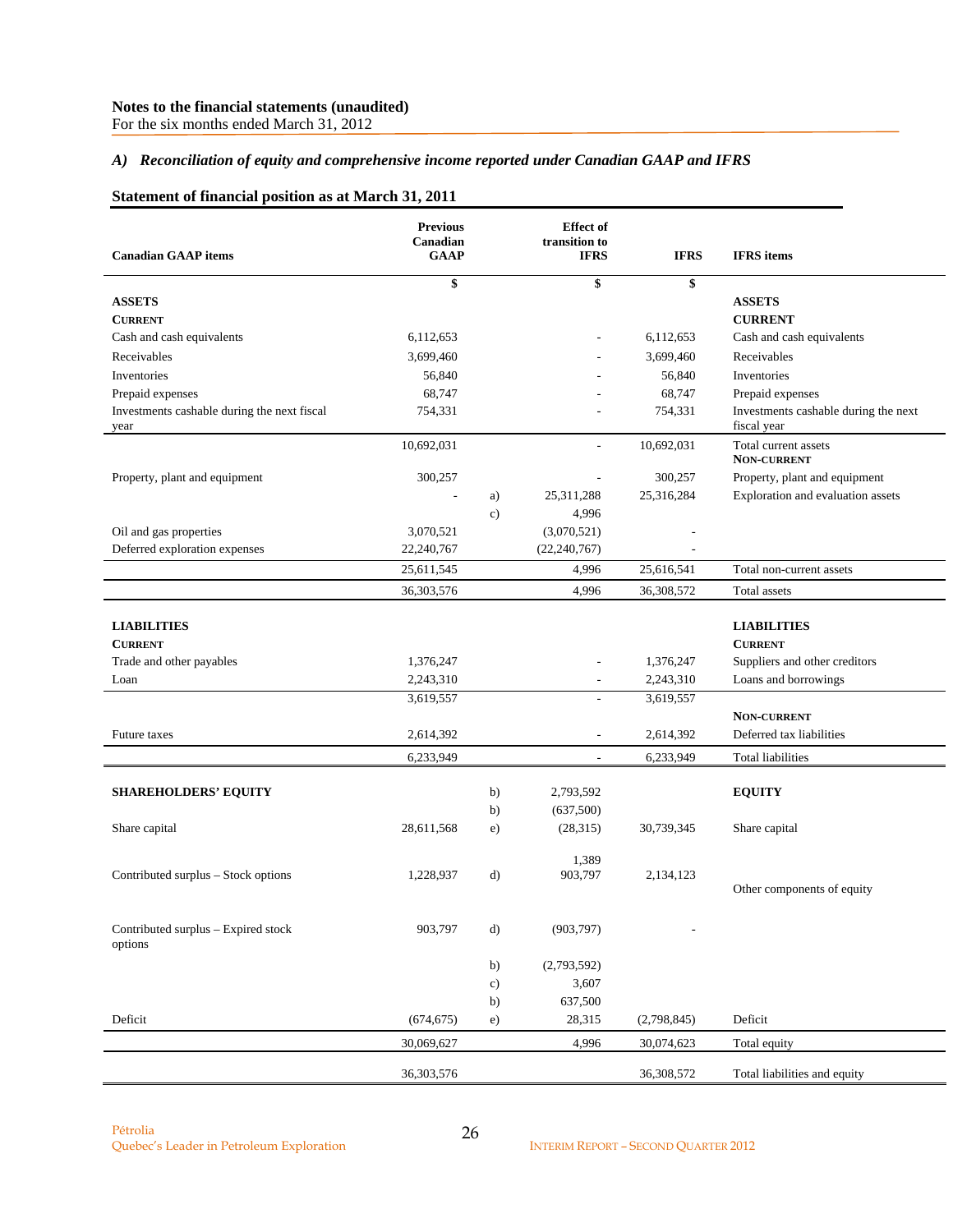For the six months ended March 31, 2012

### **Statement of income and comprehensive income for the quarter ended March 31, 2011**

| <b>Canadian GAAP</b> items                           | <b>Previous</b><br>Canadian<br><b>GAAP</b> | <b>Effect</b> of<br>transition to<br><b>IFRS</b> | <b>IFRS</b>       | <b>IFRS</b> items                                                             |
|------------------------------------------------------|--------------------------------------------|--------------------------------------------------|-------------------|-------------------------------------------------------------------------------|
|                                                      | \$                                         | \$                                               | \$                |                                                                               |
| <b>REVENUE</b>                                       |                                            |                                                  |                   | <b>OTHER INCOME</b>                                                           |
| Interest income                                      | 45,386                                     |                                                  | 45,386            | Revenue from cash and cash equivalents                                        |
|                                                      | 45,386                                     | ٠                                                | 45,386            |                                                                               |
| <b>OPERATING AND ADMINISTRATIVE</b>                  |                                            |                                                  |                   |                                                                               |
| <b>EXPENSES</b>                                      |                                            |                                                  |                   |                                                                               |
| Share-based compensation                             |                                            |                                                  |                   | <b>ADMINISTRATIVE EXPENSES</b>                                                |
|                                                      |                                            |                                                  |                   |                                                                               |
| Salaries and fringe benefits<br>Insurance            | 71,400<br>424,584                          | 4,650                                            | 76,050<br>424,584 | Share-based compensation<br>Salaries and benefits                             |
| Transportation                                       | 13,524                                     |                                                  | 13,524            | Insurance                                                                     |
| Office supplies                                      | 56,107                                     |                                                  | 56,107            | Transportation                                                                |
| Training                                             | 19,356                                     |                                                  | 19,356            | Office supplies                                                               |
| Board of directors expenses                          | 3,235                                      |                                                  | 3,235             | Training                                                                      |
| Information for shareholders                         | 32,093                                     |                                                  | 32,093            | Board of directors expenses                                                   |
| Interest and bank fees                               | 48,590                                     |                                                  | 48,590            | Information for shareholders                                                  |
| Office rent                                          | 23,337                                     |                                                  | 23,337            | Interest on loan                                                              |
| Promotion and entertainment                          | 28.675                                     |                                                  | 28,675            | Office rent                                                                   |
| Professional fees                                    | 21,969                                     |                                                  | 21,969            | Promotion and entertainment                                                   |
| Capital tax                                          | 42,095                                     |                                                  | 42,095            | Professional fees                                                             |
| Telecommunications                                   | 6,795                                      |                                                  | 6,795             | Telecommunications                                                            |
| Depreciation of property, plant and<br>equipment     | 15,940                                     |                                                  | 15,940            | Depreciation of property, plant and<br>equipment                              |
| Other expenses                                       | 3,702                                      |                                                  | 3,702             | Other expenses                                                                |
| Allocation to deferred exploration work              | (258, 533)                                 |                                                  | (258, 533)        | Allocation to exploration and evaluation<br>assets                            |
|                                                      | 552,869                                    | 4,650                                            | 557,519           |                                                                               |
| <b>OTHER ITEMS</b>                                   |                                            |                                                  |                   | <b>OTHER ITEMS</b>                                                            |
| Gain on disposal of interest in certain licenses     |                                            |                                                  |                   | Gain on disposal of interest in certain<br>licenses                           |
|                                                      |                                            |                                                  |                   |                                                                               |
| <b>EARNINGS BEFORE INCOME TAXES</b>                  | (507, 483)                                 | 4,650                                            | (512, 133)        | <b>NET INCOME BEFORE INCOME TAXES</b>                                         |
| Future income tax                                    | (122, 637)                                 | $\overline{a}$                                   | (122, 637)        | Deferred tax expense                                                          |
| <b>NET INCOME AND COMPREHENSIVE</b><br><b>INCOME</b> | (384, 846)                                 | 4,560                                            | (389, 496)        | <b>NET INCOME AND</b><br><b>COMPREHENSIVE INCOME</b><br><b>FOR THE PERIOD</b> |
| <b>BASIC EARNINGS PER SHARE</b>                      |                                            |                                                  |                   | <b>BASIC EARNINGS PER SHARE</b>                                               |
| <b>DILUTED EARNINGS PER SHARE</b>                    | (0.008)                                    |                                                  | (0.008)           | <b>DILUTED EARNINGS PER SHARE</b>                                             |
|                                                      | (0.008)                                    |                                                  | (0.008)           |                                                                               |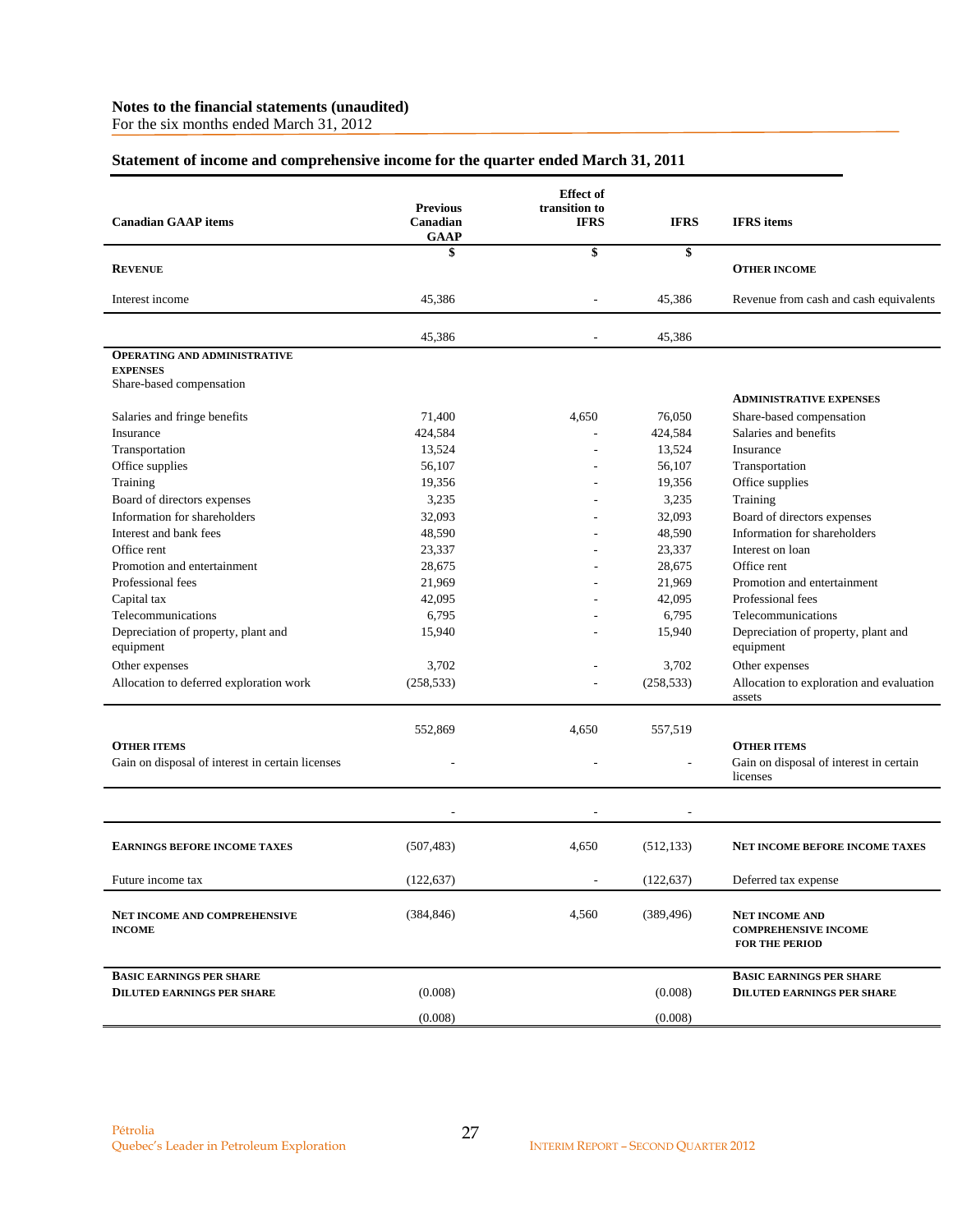For the six months ended March 31, 2012

### **Statement of income and comprehensive income for the six months ended March 31, 2011**

|                                                                        | <b>Previous</b><br>Canadian | <b>Effect</b> of<br>transition to |             |                                                                           |
|------------------------------------------------------------------------|-----------------------------|-----------------------------------|-------------|---------------------------------------------------------------------------|
| <b>Canadian GAAP</b> items                                             | GAAP                        | <b>IFRS</b>                       | <b>IFRS</b> | <b>IFRS</b> items                                                         |
|                                                                        | \$                          | \$                                | \$          |                                                                           |
| <b>REVENUE</b>                                                         |                             |                                   |             | <b>OTHER INCOME</b>                                                       |
| Interest income                                                        | 51,908                      | $\overline{a}$                    | 51,908      | Revenue from cash and cash equivalents                                    |
|                                                                        | 51,908                      |                                   | 51,908      |                                                                           |
| <b>OPERATING AND ADMINISTRATIVE</b><br><b>EXPENSES</b>                 |                             |                                   |             | <b>ADMINISTRATIVE EXPENSES</b>                                            |
| Share-based compensation                                               | 154,200                     | (3,607)                           | 150,593     | Share-based compensation                                                  |
| Salaries and benefits                                                  | 820,137                     |                                   | 820,137     | Salaries and benefits                                                     |
| Insurance                                                              | 26,906                      | ٠                                 | 26,906      | Insurance                                                                 |
| Transportation                                                         | 93,196                      |                                   | 93,196      | Transportation                                                            |
| Office supplies                                                        | 38,719                      |                                   | 38,719      | Office supplies                                                           |
| Training                                                               | 5,413                       |                                   | 5,413       | Training                                                                  |
| Board of directors expenses                                            | 59,194                      |                                   | 59,194      | Board of directors expenses                                               |
| Information for shareholders                                           | 61,158                      |                                   | 61,158      | Information for shareholders                                              |
| Interest and bank fees                                                 | 44,743                      |                                   | 44,743      | Interest and bank fees                                                    |
| Office rent                                                            | 58,642                      |                                   | 58,642      | Office rent                                                               |
| Promotion and entertainment                                            | 53,281                      |                                   | 53,281      | Promotion and entertainment                                               |
| Professional fees                                                      | 105,807                     |                                   | 105,807     | Professional fees                                                         |
| Telecommunications                                                     | 16,528                      |                                   | 16,528      | Telecommunications                                                        |
| Depreciation of property, plant and                                    |                             |                                   |             | Depreciation of property, plant and                                       |
| equipment                                                              | 30,785                      |                                   | 30,785      | equipment                                                                 |
| Other expenses                                                         | 11,430                      |                                   | 11,430      | Other expenses                                                            |
| Allocation to deferred exploration work                                |                             |                                   |             | Allocation to exploration and evaluation                                  |
|                                                                        | (525, 138)                  | ٠                                 | (525, 138)  | assets                                                                    |
|                                                                        | 1,055,001                   | (3,607)                           | 1,051,394   |                                                                           |
| <b>OTHER ITEMS</b><br>Gain on disposal of interest in certain licenses | 5,386,457                   |                                   | 5,386,457   | <b>OTHER ITEMS</b><br>Gain on disposal of interest in certain<br>licenses |
|                                                                        | 5,386,457                   | $\overline{a}$                    | 5,386,457   |                                                                           |
| <b>EARNINGS BEFORE INCOME TAXES</b>                                    | 4,383,364                   | (3,607)                           | 4,386,971   | <b>NET INCOME BEFORE TAXES</b>                                            |
| Future income taxes                                                    | (1,290,809)                 |                                   | (1,290,809) | Deferred tax expense                                                      |
| NET INCOME AND COMPREHENSIVE<br><b>INCOME</b>                          | 3,092,555                   | (3,607)                           | 3,096,162   | <b>NET INCOME AND COMPREHENSIVE</b><br><b>INCOME FOR THE PERIOD</b>       |
| <b>BASIC EARNINGS PER SHARE</b>                                        | 0.062                       |                                   | 0.062       | <b>BASIC EARNINGS PER SHARE</b>                                           |
| <b>DILUTED EARNINGS PER SHARE</b>                                      | 0.056                       |                                   | 0.056       | <b>DILUTED EARNINGS PER SHARE</b>                                         |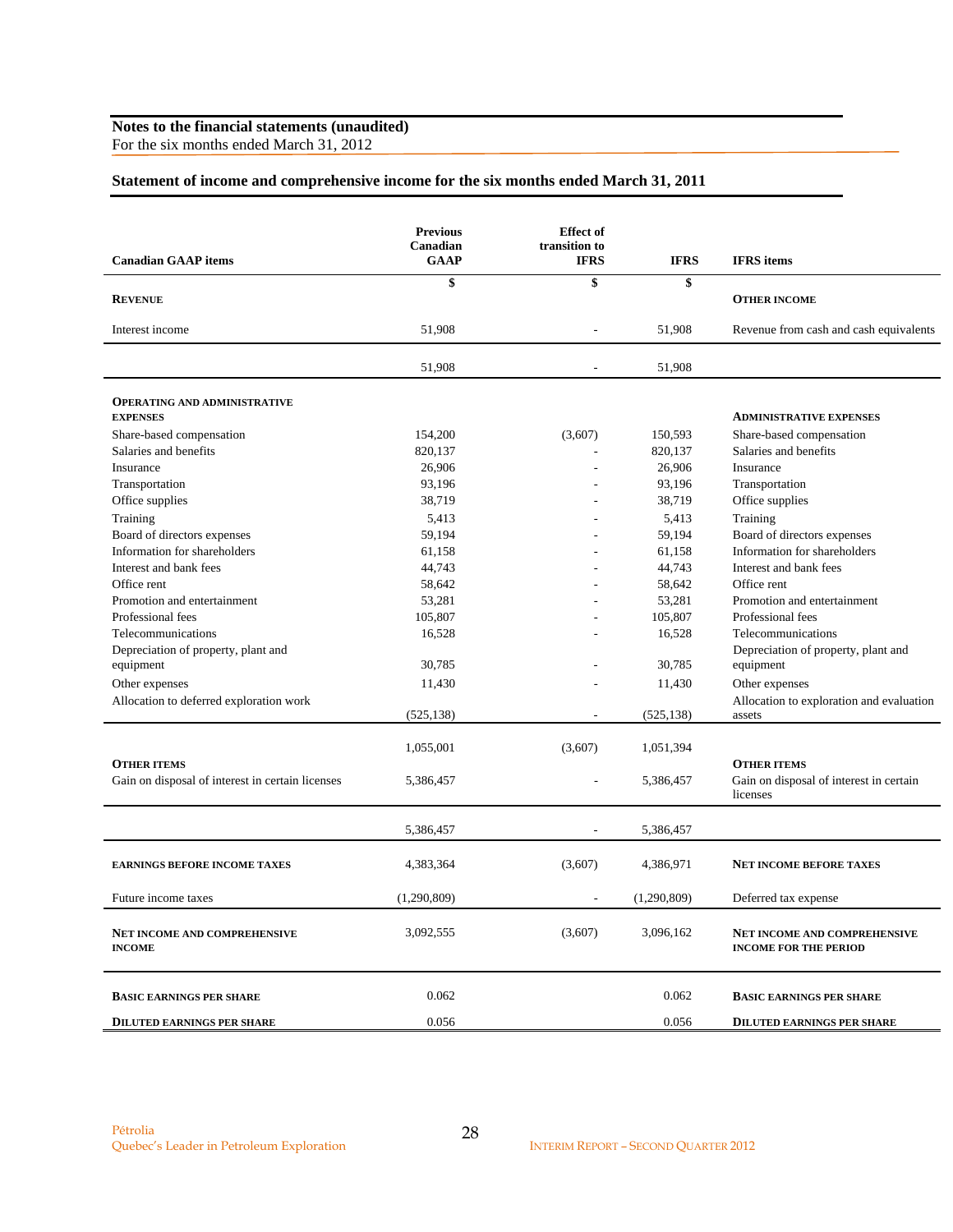#### *B) Statement of cash flows*

Under Canadian GAAP, interest paid and received was presented in the notes. Under IFRS, interest is classified under investing and financing activities. There are no other material adjustments to the statements of cash flows. The components of cash and cash equivalents under previous Canadian GAAP are similar to those presented under IFRS.

#### *C) Notes to the reconciliations*

The following notes explain the principal differences between previous Canadian GAAP and the IFRS accounting policies applied by the Company.

#### *a) Exploration and evaluation assets*

The items "Oil and gas properties" and "Deferred exploration costs" have been grouped for presentation purposes under the heading "Exploration and evaluation assets."

#### *b) Accounting for flow-through shares*

Under previous Canadian GAAP, the entire proceeds received on the issuance of flow-through shares were credited to share capital. When the tax deductions associated with exploration expenditures were renounced for income tax purposes, a deferred tax liability was recognized for the taxable temporary difference that arose, and the related charge was treated as share issuance costs.

Under IFRS, the issuance of flow-through shares is accounted for similarly to the issuance of a compound financial instrument. The liability component represents the obligation to revert the tax benefit to the investors. Proceeds from the issuance of shares by flow-through private placements are allocated between shares issued and a liability using the residual method. Proceeds are first allocated to shares according to the quoted price of existing shares at the time of issuance and any residual in the proceeds is allocated to the liability. The liability component is reversed in income as recovery of deferred income taxes when the eligible expenses are incurred.

As there is no exemption under IFRS 1 for first-time adopters regarding flow-through shares, the treatment under IFRS needs to be applied retroactively.

#### *Effect:*

Eligible expenses having been incurred, a liability of \$637,500 was transferred from share capital to retained earnings on October 1, 2010. In addition, the deferred tax liability, at \$2,793,592, was also transferred from share capital to retained earnings.

#### *c) Share-based payments*

Under previous Canadian GAAP, the fair value of share-based awards with graded vesting was calculated using the straight-line method over the length of service required for vesting. Forfeitures of stock options were recognized as they occurred.

Under IFRS 2, each tranche of a share-based award with different vesting dates is considered a separate grant for the fair value calculation. Each award is recognized according to the foregoing. In addition, the Company is required to estimate the number of forfeitures, which is reviewed if subsequent information indicates that the actual number of share-based payments is probably different from the estimated number.

The Company decided not to retroactively apply IFRS 2, *Share-Based Payment*, to stock options granted before November 7, 2002 or to options granted after November 7, 2002, which vested before the date of transition.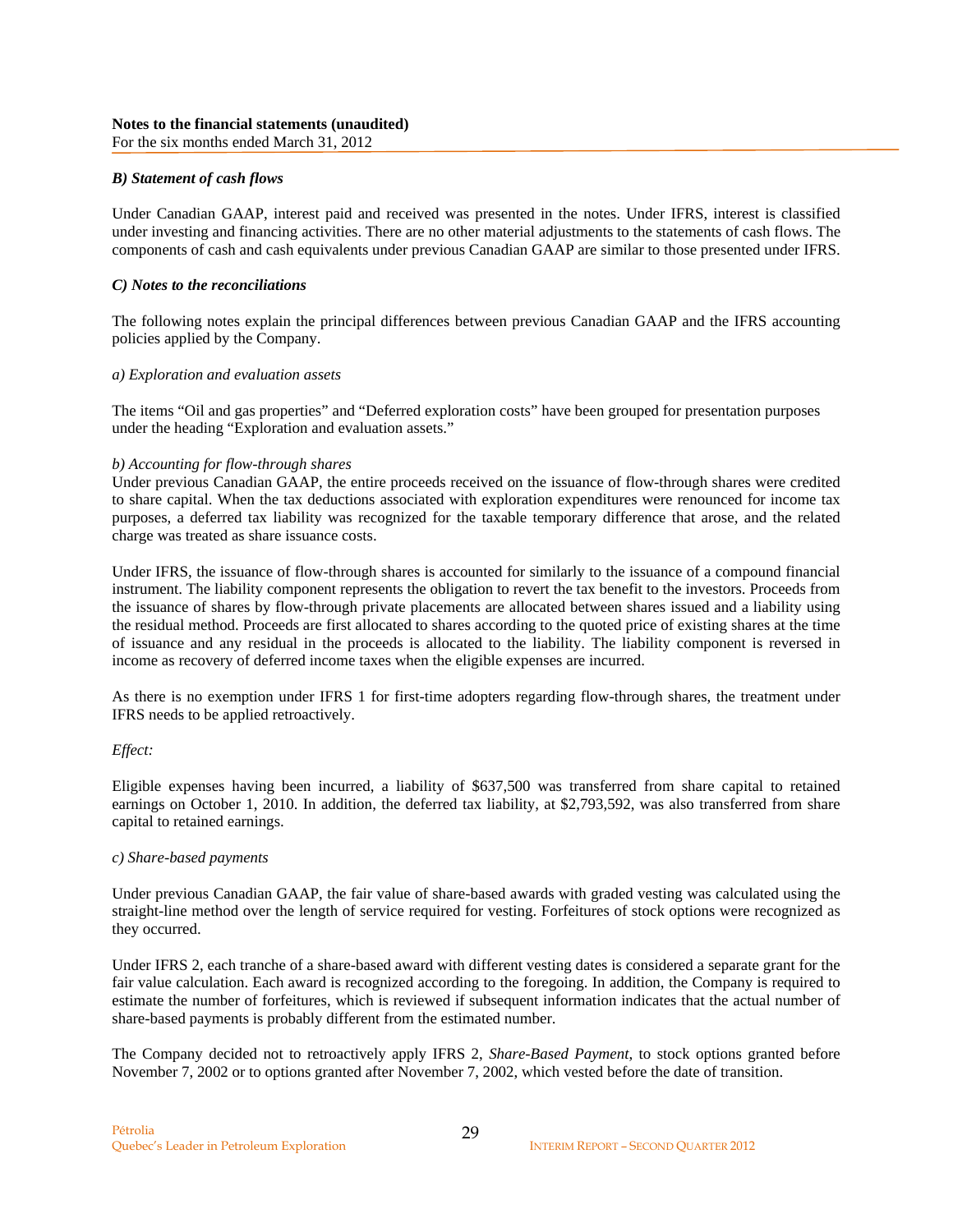*Effect:* 

There was no effect at October 1, 2010.

On March 31, 2011, an increase of \$4,650 in share-based compensation was recorded in income for the period.

### *d) Presentation differences*

Certain presentation differences between Canadian GAAP and IFRS have had no effect on the income presented or on equity, specifically regarding contributed surplus - expired stock options.

As the following tables show, some items are described differently in IFRS (renamed) compared to the previous GAAP terms. These presentation differences have no effect on the comprehensive income presented or on equity.

*e) Change in rates used to calculate deferred income taxes* 

Under previous Canadian GAAP, an entity had to show in income the changes previously brought to tax rates and tax laws for amounts previously recognized in other items of comprehensive income or equity.

IFRS requires that certain items be directly recognized in equity, notably a change in the tax rate or other tax rule that affects a deferred tax asset or liability related to an item that was previously recognized in equity.

*Effect:* 

On October 1, 2010, the amount of \$28,315 was transferred from retained earnings to share capital.